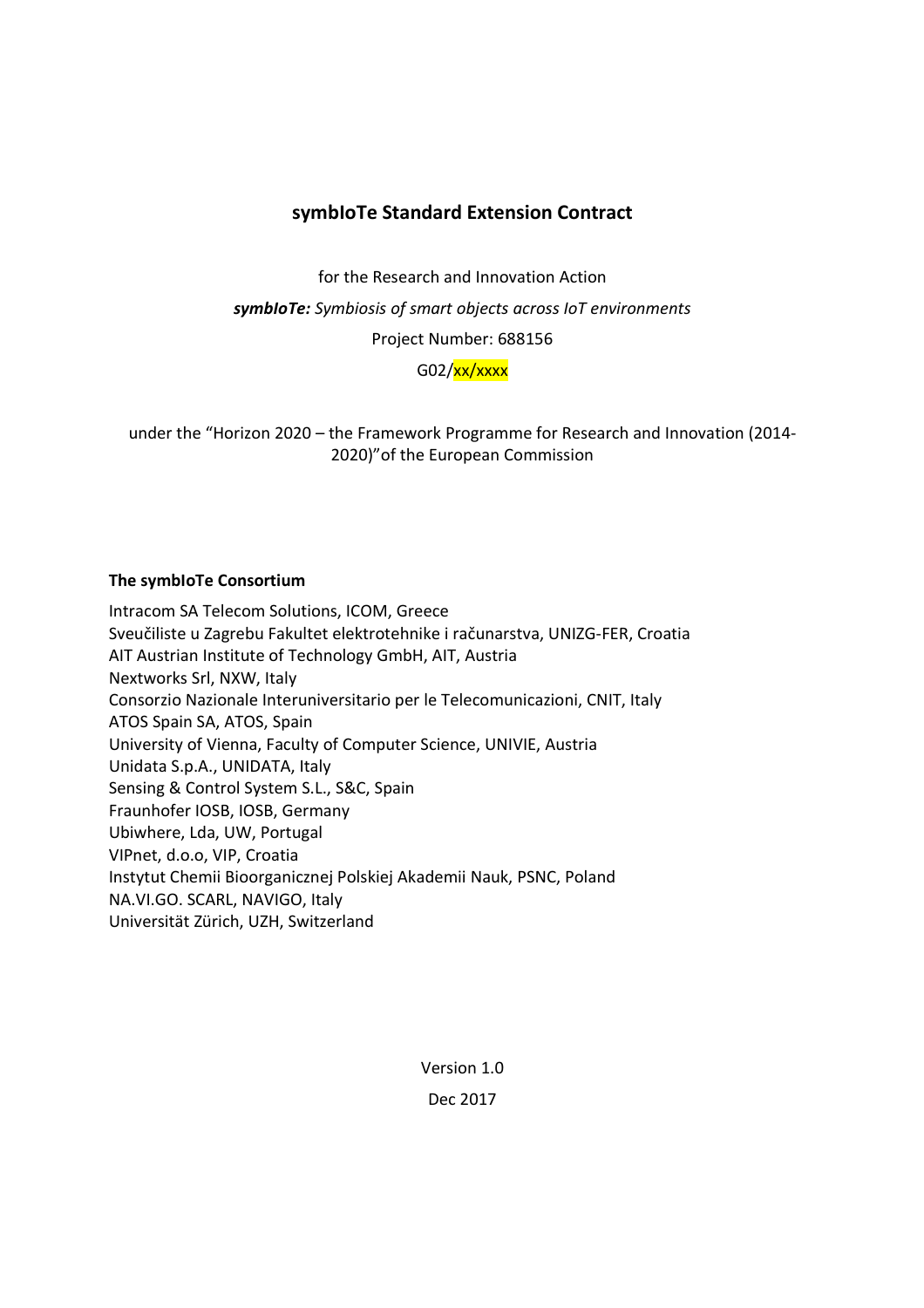# **Table of Contents**

| Section 2: Conditions from the Grant Agreement and the Consortium Agreement reflected in the |
|----------------------------------------------------------------------------------------------|
|                                                                                              |
|                                                                                              |
|                                                                                              |
|                                                                                              |
|                                                                                              |
|                                                                                              |
|                                                                                              |
|                                                                                              |
|                                                                                              |
|                                                                                              |
|                                                                                              |
|                                                                                              |
|                                                                                              |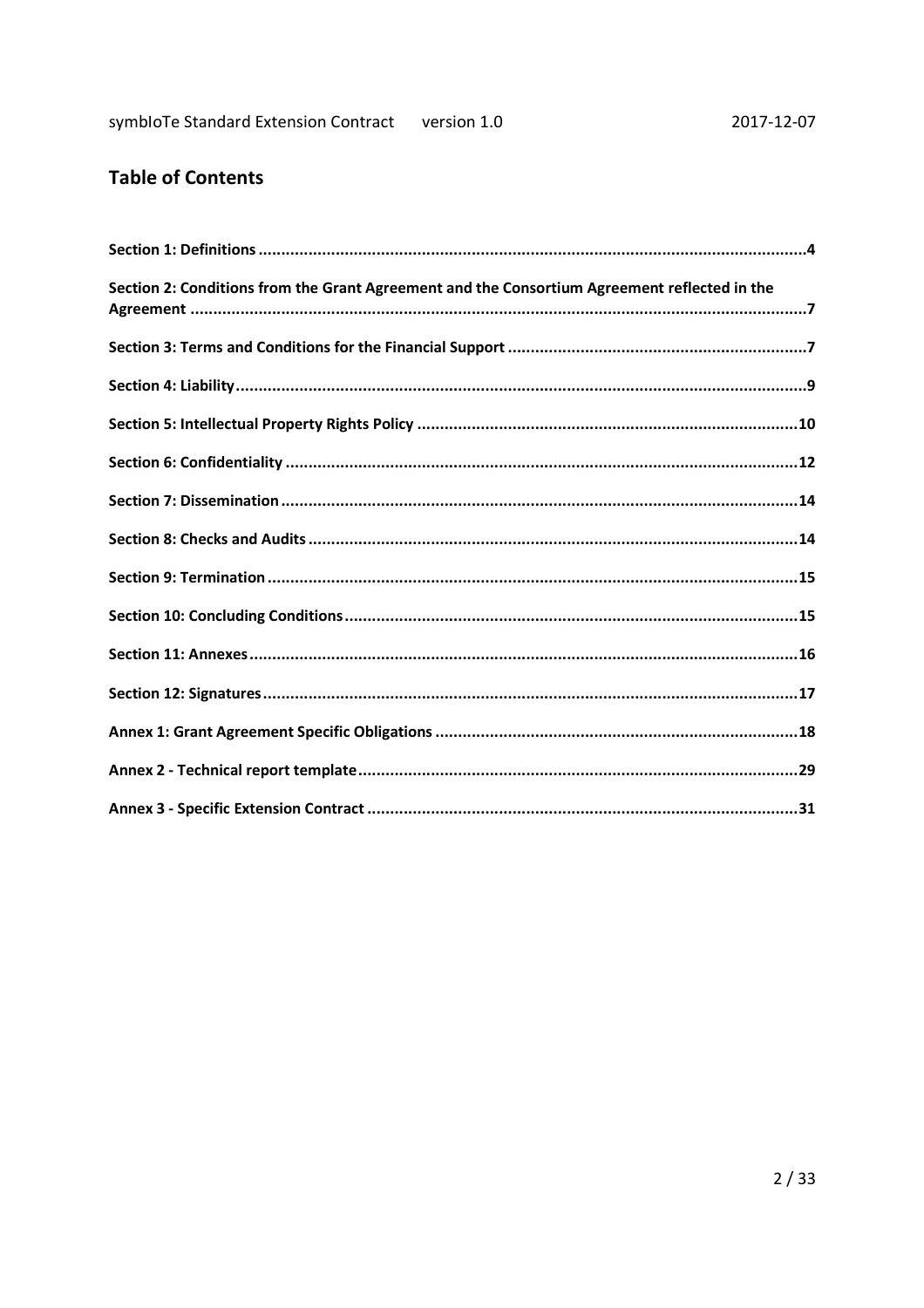#### **symbIoTe Standard Extension Contract**

This symbIoTe Standard Extension Contract for providing financial support to the Selected Third Party, hereinafter referred to as the "Agreement", is entered into by and between:

**INTRACOM S.A. TELECOM SOLUTIONS ("Cascade Funding Partner")**, a company incorporated under the laws of Greece , having its registered office at 19.7km Markopoulou Ave., 19002, Peania, Attica, Greece herein represented by Mr Anastasios Dimopoulos, General Manager and Mr Anastasios Athanasopoulos, Bidding & Contracting Section Manager

And

 $\overline{\phantom{a}}$  , where  $\overline{\phantom{a}}$ 

**\_\_\_\_\_\_\_\_\_ ("Selected Third Party")**, an organization under the laws of \_\_\_\_\_\_\_\_\_\_\_ having its registered office at \_\_\_\_\_\_\_\_\_\_\_\_\_\_, with VAT No\_\_\_\_\_\_\_\_, herein represented by

Hereinafter sometimes individually referred to as "**Party**" and collectively referred to as "**Parties**".

**Whereas** INTRACOM SA TELECOM SOLUTIONS (ICOM) AE, 234549, established in Greece, having its registered offices at NEW ROAD PEANIA MARKOPOULO 19 7KM, PEANIA 19002, ATTICA, Greece, EL094157119, SVEUCILISTE U ZAGREBU FAKULTET ELEKTROTEHNIKE I RACUNARSTVA (UNIZG-FER), 080159989, established in UNSKA 3, ZAGREB 10000, Croatia, HR57029260362, AIT Austrian Institute of Technology GmbH (AIT) GMBH, FN115980I, established in Donau-City-Strasse 1, WIEN 1220, Austria, ATU14703506,, NEXTWORKS (NXW) SRL, 01628570507, established in VIA LIVORNESE 1027, PISA 56122, Italy, IT01628570507, CONSORZIO NAZIONALE INTERUNIVERSITARIO PER LE TELECOMUNICAZIONI (CNIT) IT4, REA 220619 PARMA, established in VIALE G. P. USBERTI 181A, PARMA 43124, Italy, IT01938560347, ATOS SPAIN SA (ATOS) SA, M64516, established in Calle de Albarracin 25, Madrid 28037, Spain, ESA28240752, UNIVERSITAT WIEN (UNIVIE), established in UNIVERSITATSRING 1, WIEN 1010, Austria, ATU37586901, UNIDATA SPA (UNIDATA) SPA, 956645CF06187081002, established in VIA PORTUENSE 1555, ROMA 00148, Italy, IT06187081002, SENSING & CONTROL SYSTEMS SL (S&C) SL, B337567, established in AVENIDA PAISOS CATALANS 71 BAIXOS, IGUALADA 08700, Spain, ESB64305402, FRAUNHOFER GESELLSCHAFT ZUR FORDERUNG DER ANGEWANDTEN FORSCHUNG EV (IOSB) EV, VR4461, established in HANSASTRASSE 27C, MUNCHEN 80686, Germany, DE129515865, UBIWHERE Lda (UW) LDA, 508245567 , established in RUA PEDRO VAZ DE ECA 6, Aveiro 3800 322, Portugal, PT508245567, VIPNET DRUSTVO Z OGRANICENOM ODGOVORNOSCU ZA USLUGE JAVNIH TELEKOMUNIKACIJA (VIP) DOO, 080253268, established in VRTNI PUT 1, ZAGREB 10000, Croatia, HR29524210204, INSTYTUT CHEMII BIOORGANICZNEJ POLSKIEJ AKADEMII NAUK (PSNC), 000849327, established in NOSKOWSKIEGO 12-14, POZNAN 61 704, Poland, PL7770002062, NA.VI.GO. SOCIETA CONSORTILE A RESPONSABILITA LIMITATA (NAVIGO) SCARL, 194941, established in VIA MICHELE COPPINO 116, VIAREGGIO 55049, Italy, IT02077140461, UNIVERSITAT ZURICH (UZH), CH35070002082, established in RAMISTRASSE 71, ZURICH 8006, Switzerland, CH233525 (hereinafter sometimes individually or collectively referred as "**symbIoTe Beneficiary**" or the "**symbIoTe Beneficiaries**") participate to the H2020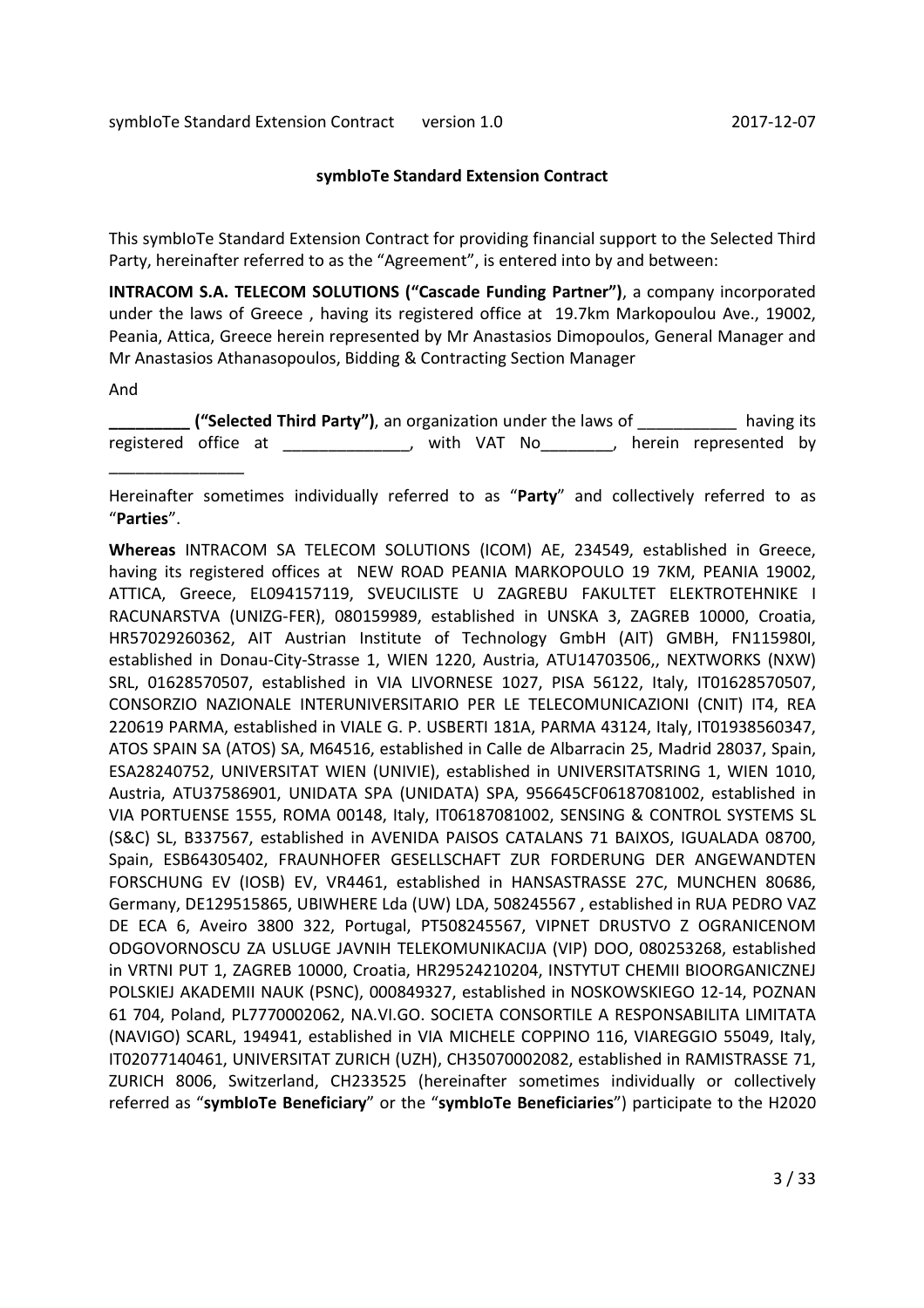project entitled "**Symbiosis of smart objects across IoT environments**" (hereinafter the "**symbIoTe Project**").

**Whereas** the symbIoTe Beneficiaries entered into a Grant Agreement N° 688156 with the European Commission (the "Grant Agreement" or "GA") and signed together in 2016 a Consortium Agreement with respect to the symbIoTe Project (the "Consortium Agreement" or "CA").

**Whereas** the symbIoTe Project involves financial support to Third Parties through a Cascade Funding scheme (hereinafter "Cascade Funding") according to art. 15 - GA.

**Whereas** further to an open call for a specific Extension as described in Annex 3 "Specific Extension Contract", the Selected Third Party has been selected by the Evaluation Committee of the symbIoTe Project to implement such Extension.

**Whereas** the Cascade Funding Partner (the symbIoTe Coordinator) is willing to provide financial support to the Selected Third Party for the implementation of such Extension and the Selected Third Party is willing to receive such funding under the terms and conditions of this Agreement.

**Whereas** in accordance with the Grant Agreement and the Consortium Agreement, the Cascade Funding Partner shall sign the symbioTe Standard Extension Contract (hereinafter the Agreement) with the Selected Third Party compliant with the GA and CA.

**Whereas** the Cascade Funding Partner is responsible for the execution of this Agreement with the Selected Third Party and for the monitoring of the Agreement.

**Now therefore** it has been agreed as follows:

## **Section 1: Definitions**

Words beginning with a capital letter shall have the meaning defined in the preamble of the Agreement or in this Section:

- **1.1. Access Rights** means rights to use Results or Background under the terms and conditions laid down in this Agreement.
- **1.2.** An **Affiliated Entity** of a symbIoTe Beneficiary means:
	- a) any legal entity directly or indirectly Controlling, Controlled by, or under common Control with that symbIoTe Beneficiary, for so long as such Control lasts; and
	- b) any other legal entity being an Affiliated Entity of a symbloTe Beneficiary, where such legal entity is one in which that symbioTe Beneficiary (or a legal entity qualifying as an Affiliated Entity of that symbIoTe Beneficiary under (a) directly above) has a 50% equity share or is the single largest equity shareholder.

For the above purposes, "Control" of any legal entity shall exist through the direct or indirect: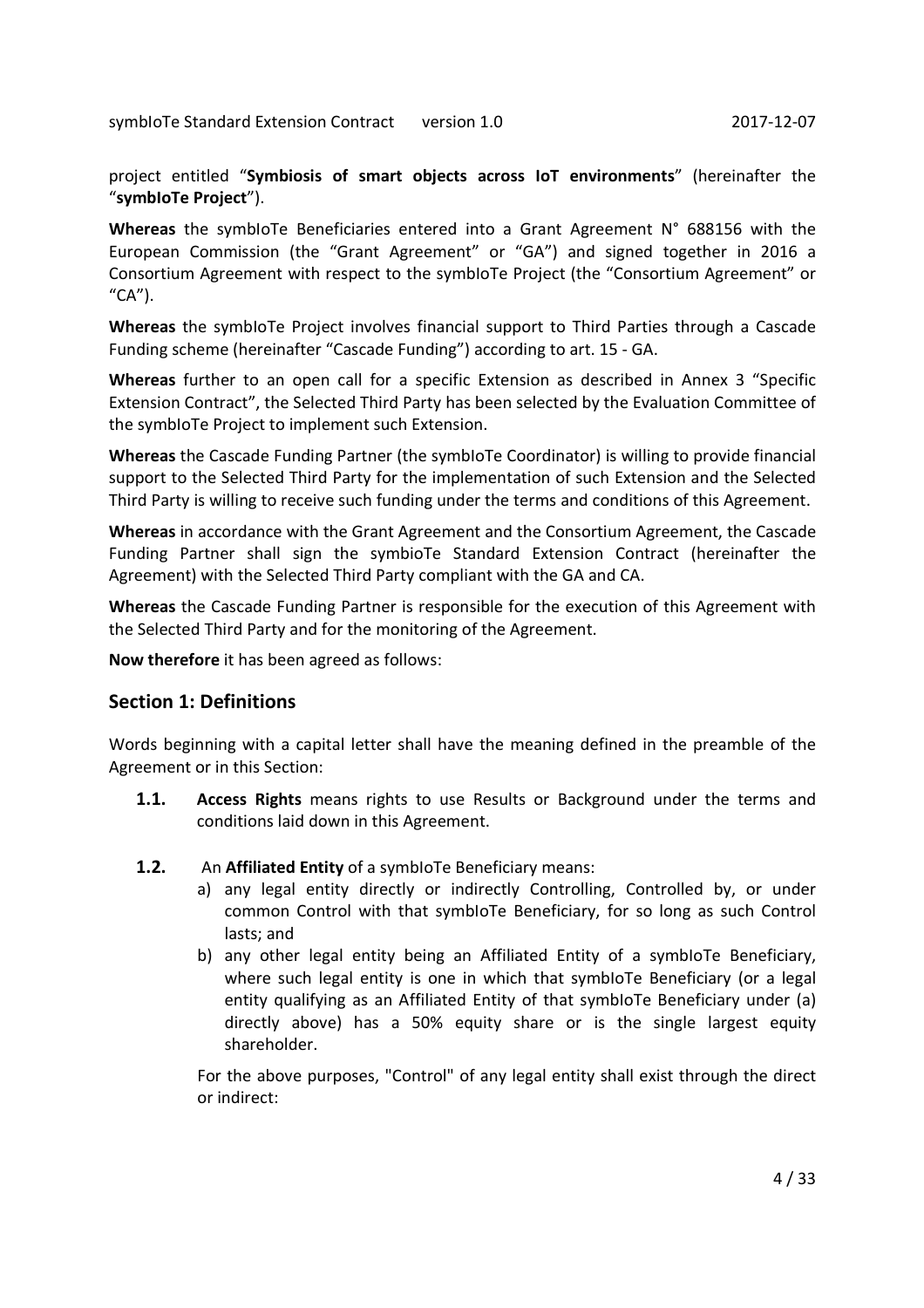- ownership of more than 50% of the nominal value of the issued share capital of the legal entity or of more than 50% of the issued share capital entitling the holders to vote for the election of directors or persons performing similar functions, or
- right by any other means to elect or appoint directors of the legal entity (or persons performing similar functions) who have a majority vote.

Common Control through government does not, in itself, create Affiliated Entity status.

- **1.3. Agreement** means this symbioTe Standard Extension Contract, together with its Annexes.
- **1.4. Background** means any data, know-how or information whatever its form or nature (tangible or intangible), including any rights such as intellectual property rights – that:
	- a) is held by a Participating Partner before 1 January 2016, and
	- b) is Needed by another Participating Partner to implement its own tasks under the Extension or to Exploit its own Results, but solely to the extent that such data, information, know-how and/or intellectual property rights are introduced into the Extension by its owner.
- **1.5. Exploitation** or **Exploit** means the direct or indirect use of Results in (a) further research activities other than those covered by the Extension, or (b) in developing, creating or marketing a product or process, or (c) in creating and providing a service, or (d) in standardization activities.
- **1.6. Fair and Reasonable conditions** means appropriate conditions, including possible financial terms or royalty-free conditions, taking into account the specific circumstances of the request for Access Rights, for example the actual or potential value of the Results or Background to which Access Rights are requested and/or the scope, duration and other characteristics of the exploitation envisaged. To fall within Fair and Reasonable conditions, the conditions must also be nondiscriminatory.

With respect to symbIoTe Beneficiaries which are Non-Profit Organizations considering their specific positioning, "appropriate conditions" means that, if requested by such Non-Profit Organizations, they will receive a financial compensation in case of direct or indirect industrial or commercial exploitation of their own Results.

**1.7. Feedback** means, in the course of or in connection with the Extension, all comments, ideas for improvements or for modifications, information about use and performance, suggestions or other feedback from any Party or the Selected Third Party regarding a Platform Partner's products or technology used in the Extension.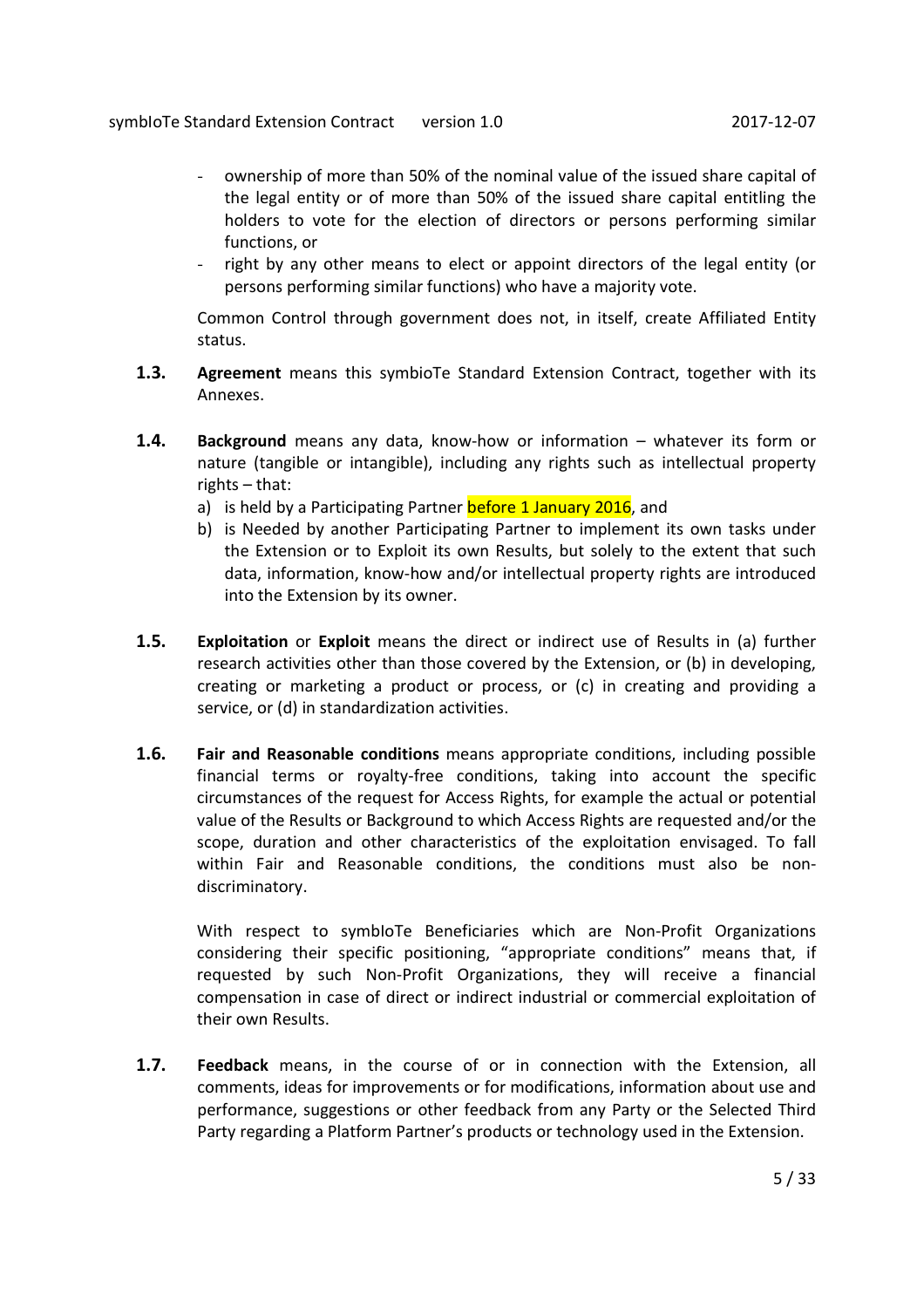- **1.8. Financial Support** means the cash element of the financial support to be given by the Cascade Funding Partner to the Selected Third Party for the implementation of the Extension as detailed in Annex 3 "Specific Extension Contract".
- **1.9. Extension** means the work detailed in Annex 3 "Specific Extension Contract" to be carried out by the Selected Third Party, with the objective to develop a symbIoTe compliant extension.
- **1.10. Participating Partners** means the entities and organizations participating in the Extension, being: (a) the Selected Third Party, (b) the Cascade Funding Partner, (c) any other symbIoTe Beneficiary.
- **1.11. Industrial Party** means a symbIoTe Beneficiary which is not a Non-Profit Organization.
- **1.12. Intellectual Property Rights Policy** means the Policy set out at Section 5 of this Agreement.
- **1.13. Needed** means in respect of executing or carrying out the Extension, and/or in respect of Exploitation of Results, technically essential and:
	- a. where intellectual property rights are concerned, that those intellectual property rights would be infringed without Access Rights being granted under this Agreement;
	- b. where Confidential Information is concerned, only Confidential Information which has been disclosed during the Extension may be considered as technically essential, except as otherwise agreed in writing between the Participating Partners.
- **1.14. Non-Profit Organization** means a legal entity that is by its legal form non-profitmaking or has a legal or statutory obligation not to distribute profits to its shareholders or individual members.
- **1.15. Results** means any tangible or intangible outputs of the Extension, such as data, knowledge and information whatever their form or nature, whether or not they can be protected, which are generated in the Extension, as well as any rights attached to them, including intellectual property rights.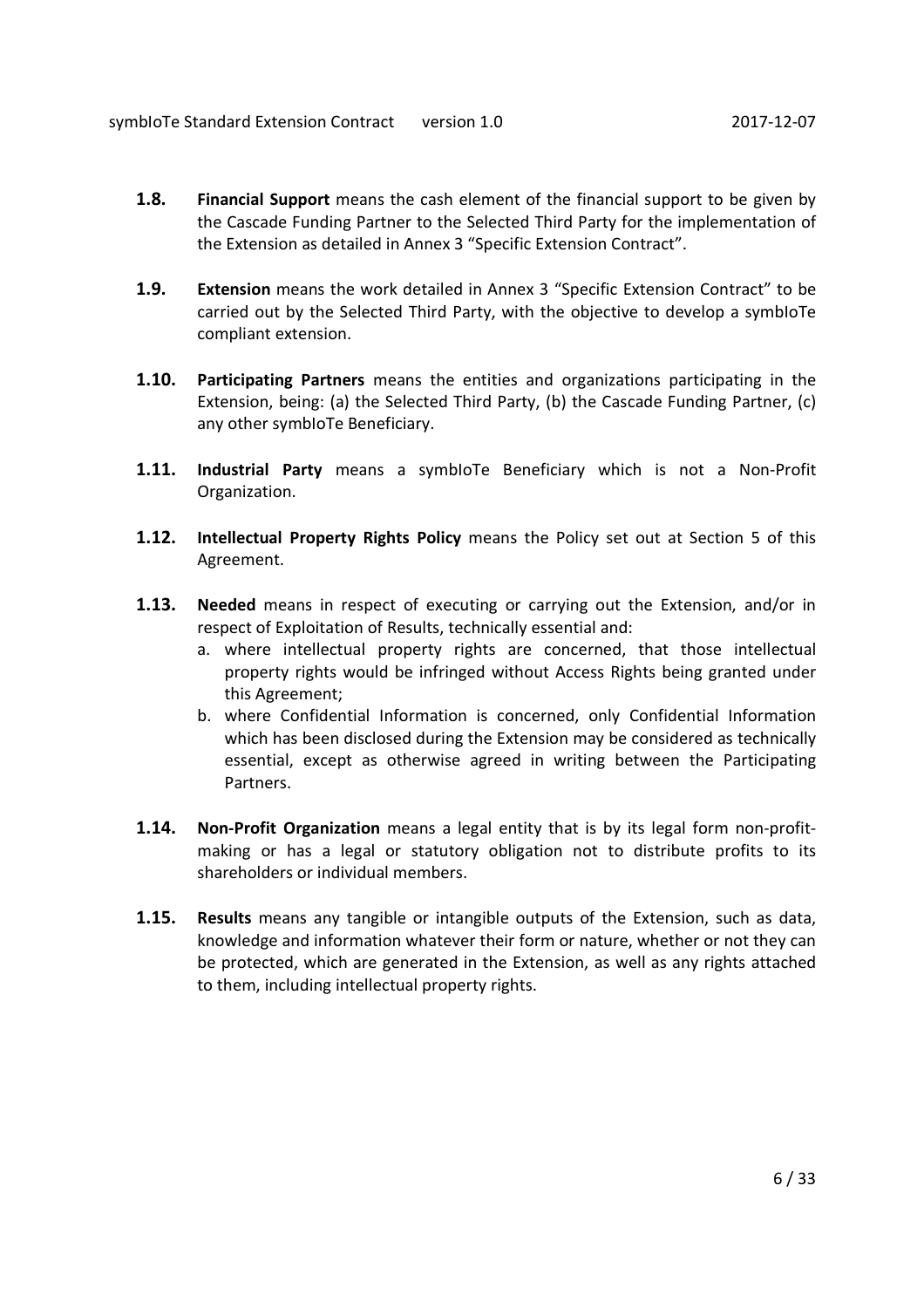# **Section 2: Conditions from the Grant Agreement and the Consortium Agreement reflected in the Agreement**

The Cascade Funding Partner receives funding from the European Commission for organizing the selection of Third Parties through Open Calls. Under the symbIoTe Grant Agreement and the Consortium Agreement, some of the obligations have to be imposed on the Selected Third Party. Those obligations are reflected in this Agreement. The specific obligations that the Selected Third Party must ensure as described in the Grant Agreement are reproduced in Annex 1.

The Selected Third Party acknowledges and agrees that these obligations comprised in this Agreement are fully applicable to it and shall do everything that is necessary to comply with these obligations.

## **Section 3: Terms and Conditions for the Financial Support**

- **3.1.** The Selected Third Party shall take part in the Extension in accordance with the state of the art. The Selected Third Party shall carry out the tasks according to the schedule set forth in Annex 3 "Specific Extension Contract" at the latest and shall report to the Cascade Funding Partner on the activities' progress in regular intervals as indicated in Annex 3 "Specific Extension Contract". Such technical reports based on the template provided in Annex 2 shall contain detailed information on the results generated by the Selected Third Party.
- **3.2.** The Cascade Funding Partner shall give Financial Support for the Extension carried out by the Selected Third Party, within the limits and in accordance with the schedule of payments specified in Annex 3 "Specific Extension Contract".
- **3.3.** The Selected Third Party shall be entitled to claim eligible costs for the Extension as described in Annex 2 of this Agreement. The financial support takes the form of a reimbursement of eligible costs and is equal to the amount of  $EUR$  \_\_\_\_\_\_\_\_\_\_\_\_. As a financial support provided by the Project to Selected Third Party, the following scheduled payments apply:
	- 40% of the overall financial support as advance payment after the signature of this Agreement with the Coordinator.
	- 30% of the overall financial support as interim payment based on the evaluation by the symbIoTe consortium of the Intermediate Report, edited and provided by Selected Third Party by midterm (after half of the Extension's duration has passed from the Extension starting date).
	- 30% of the overall financial support as Final payment subject to the evaluation by the symbIoTe Consortium of Final Report, edited and provided by Selected Third Party at the end of the Extension's duration and (eventually) following a formal approval of the report and the work at a Technical Project Review by the EC.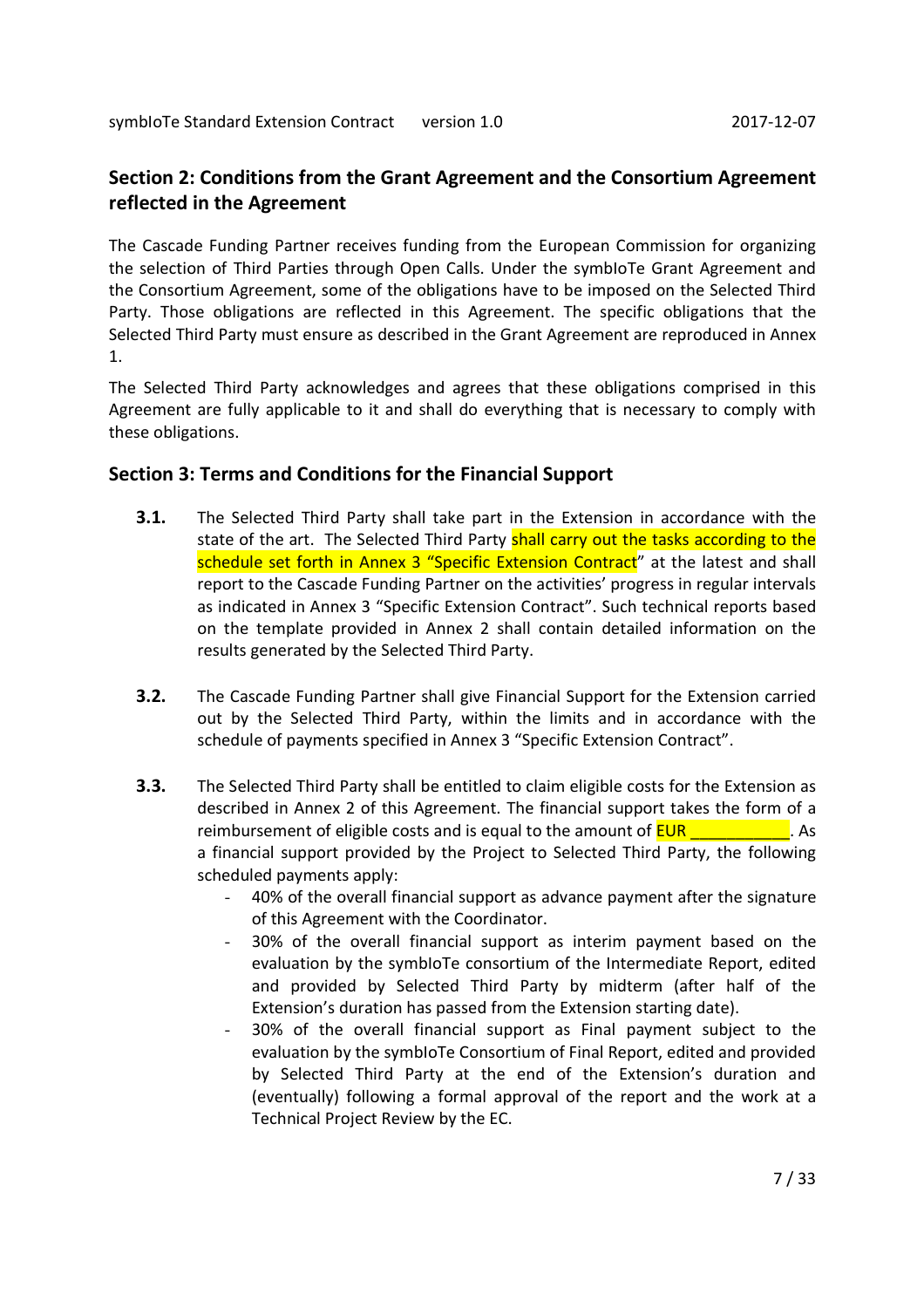- **3.4.** The Selected Third Party shall provide two Reports on performed activities and related costs report to the Cascade Funding Partner. The Selected Third Party shall use the reporting template in Annex 2. The following elements shall at least be included in these costs reports :
	- a) The identification of the Extension ;
	- b) Detailed information on technical results and further development
	- c) Detailed information and documentation on the costs incurred for the implementation of the Extension that permit justification of the eligibility of the costs.

No payment will be done by the Cascade Funding Partner if no sufficient evidence document is presented by the Selected Third Party and relevantly approved. As mentioned in above art. 3.3, two reports are planned:

- a) Intermediate Report: by midterm (after half of the Extension's duration has passed from the Extension starting date);
- b) Final Report: at the end of the Extension's duration and (eventually) following a formal approval of the report and the work at a Technical Project Review by the EC.
- **3.5.** The Cascade Funding Partner will transfer the amount of the Financial Support to the Selected Third Party on the basis of (i) a written payment request by the Selected Third Party to be sent to the Cascade Funding Partner together with an invoice, if applicable, in accordance with the schedule set forth in Annex 3 "Specific Extension Contract" and (ii) a decision of the Cascade Funding Partner for awarding the amount to the Selected Third Party, provided the terms and conditions of this Agreement are complied with, in particular after the written validation by the Cascade Funding Partner of the corresponding deliverable(s) identified in Annex 3 "Specific Extension Contract". The payment shall be made as indicated in Annex 3 "Specific Extension Contract" after the written validation of the payment request by the Cascade Funding Partner however always provided that the conditions listed in this Section 3 are met by the Selected Third Party. In turn, the Selected Third Party should send a written acknowledgement upon the reception of the payment.
- **3.6.** The Selected Third Party is aware that if the Cascade Funding Partner is required to make any deduction or withholding on account of any taxes ("Withholding Tax") from the amount payable to the Selected Third Party, then the Cascade Funding Partner shall make the relevant deduction or withholding from the amount due to the Selected Third Party. The Cascade Funding Partner shall i) promptly pay to the relevant authority within the relevant period permitted by law the full amount of such deduction or withholding and ii) provide the Selected Third Party with written evidence (including certification where appropriate) that it has made the payment to the relevant tax authority.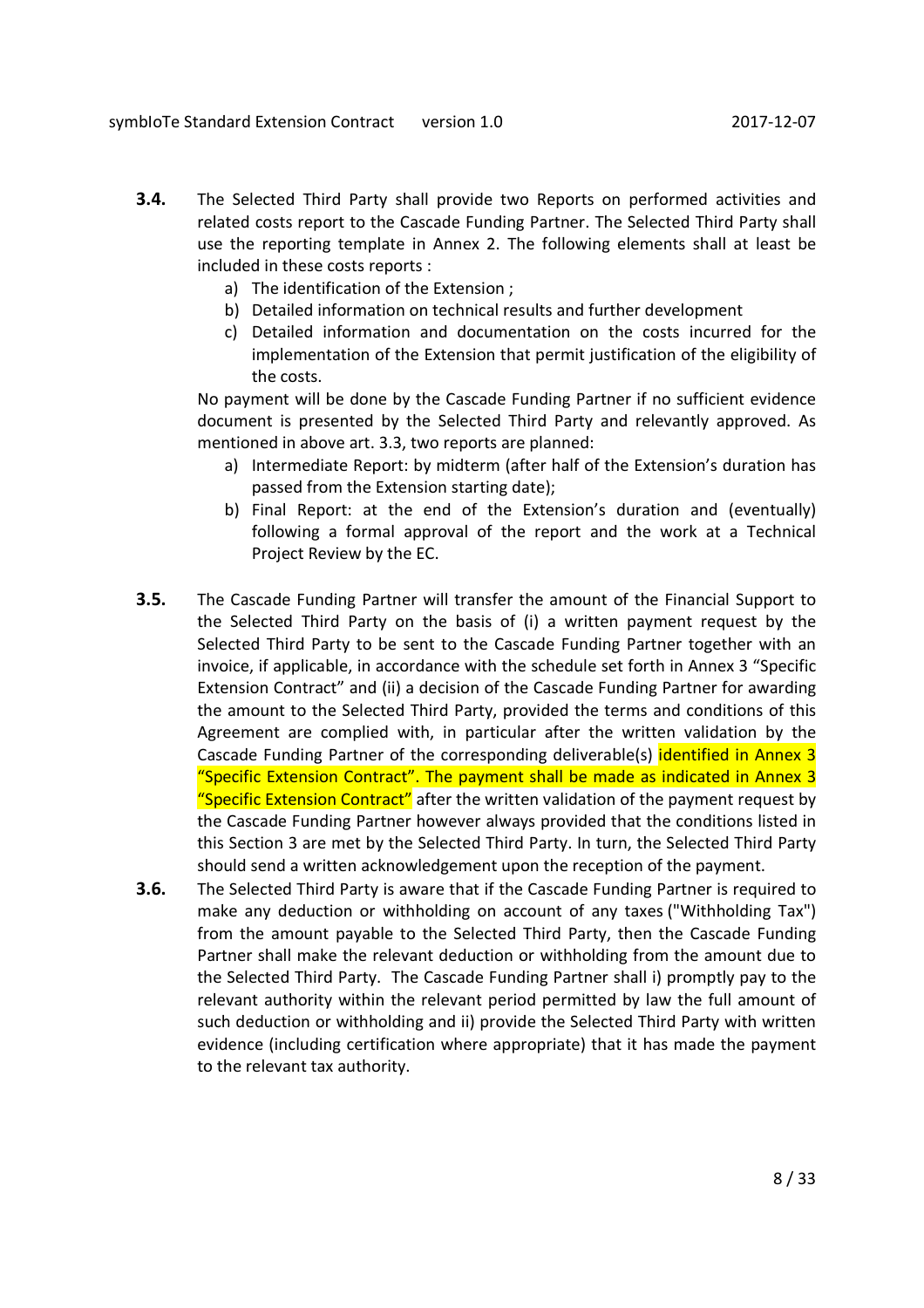symbIoTe Standard Extension Contract version 1.0 2017-12-07

**3.7.** The collaboration between Selected Third Party and Cascade Funding Partner will last maximum six (6) months. The start date of the Extension is **[start date] and the** end date is [end date].

## **Section 4: Liability**

- **4.1.** The Selected Third Party shall comply with all applicable laws, rules and regulations, including, but not limited to safety, security, welfare, social security and fiscal laws, rules and regulations.
- **4.2.** The Selected Third Party shall not be entitled to act or to make legally binding declarations on behalf of the Cascade Funding Partner and/or any other symbIoTe Beneficiary and shall fully indemnify all of the latter from any third party claim resulting from a breach of these obligations.
- **4.3.** The total contractual liability of the Cascade Funding Partner for any reason whatsoever and howsoever arising out of and/or in connection with this Agreement shall in any case be limited to the amount of the Financial Support provided to the Selected Third Party hereunder. The Cascade Funding Partner shall not in any case be liable for any indirect, incidental, punitive, special and/ or consequential damages and losses including but not limited to :
	- loss of profits, interest, savings, production and business opportunities;
	- loss of contracts, goodwill, and anticipated savings;
	- loss of or damage to reputation or to data;
	- costs of recall of products.
- **4.4.** This limitation of liability shall not apply in cases of willful act or gross negligence.
- **4.5.** The Selected Third Party shall fully and exclusively bear the risks and has any and all liabilities arising out of and/or in connection with the Extension for which Financial Support is granted by the Cascade Funding Partner. The Selected Third Party shall indemnify the symbIoTe Beneficiaries and the Cascade Funding Partner for any and all damages, losses, penalties, costs and expenses which the symbIoTe Beneficiaries and/or the Cascade Funding Partner would incur or have to pay to the European Commission and/or to any third parties with respect to such Extension financially supported and/or for any damages and losses in general which the symbIoTe Beneficiaries or the Cascade Funding Partner incur as a result thereof. In addition, should the European Commission have a right to recovery against the Cascade Funding Partner or another symbIoTe Beneficiary regarding the Financial Support granted under this Agreement, the Selected Third Party shall pay the sums in question, in the terms and the date specified by the Cascade Funding Partner. Moreover, the Selected Third Party shall indemnify and hold the symbIoTe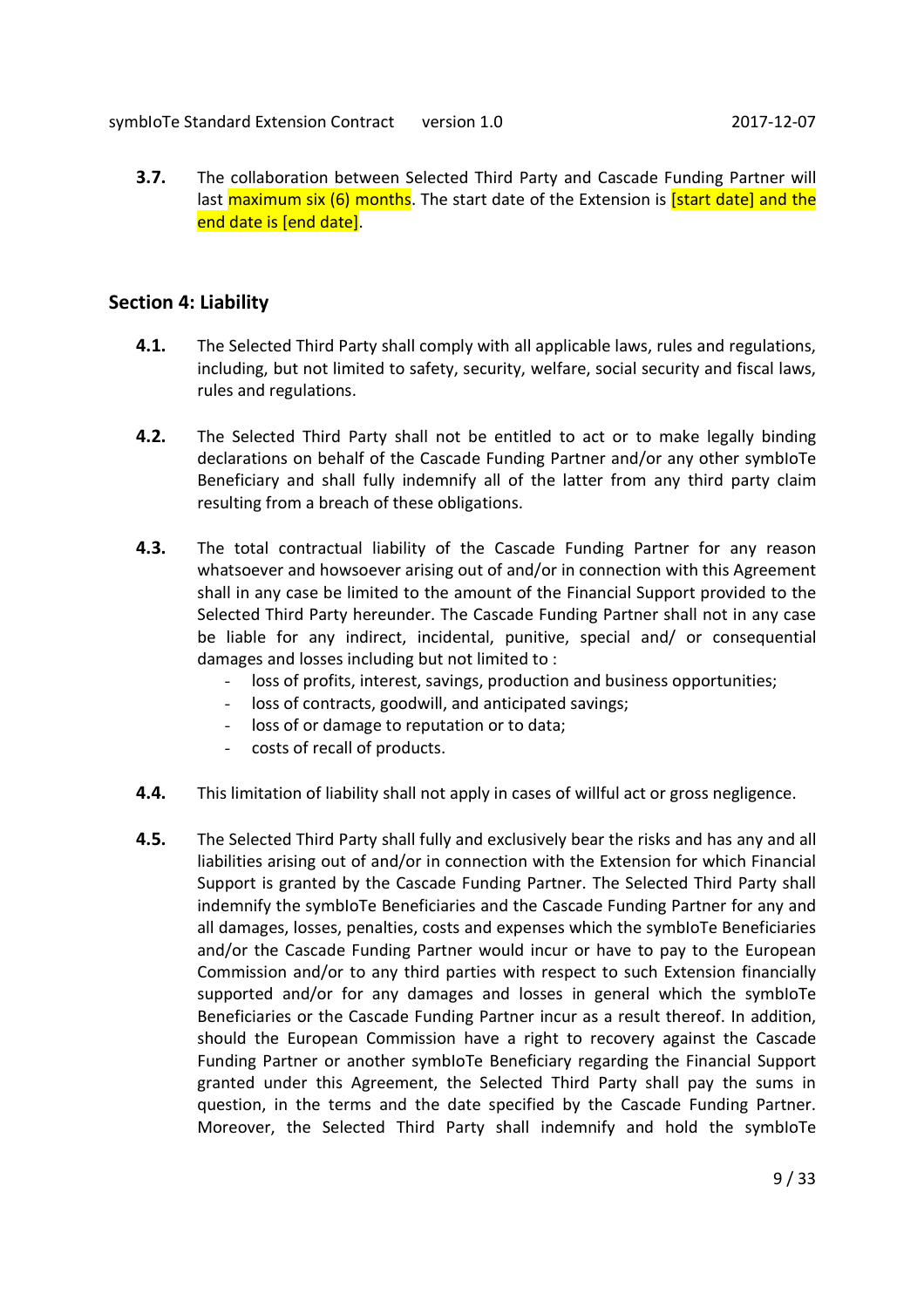Beneficiaries and the Cascade Funding Partner, their respective officers, directors, employees and agents harmless from and against all repayments, loss, liability, costs, charges, claims or damages that result from or arising out of any such recovery action by the European Commission.

- **4.6.** In respect of any information or materials (including Results and Background) supplied by one Party to another Party or to a symbIoTe Beneficiary, or by a symbIoTe Beneficiary involved in the applicable Extension to a Party, no warranty or representation of any kind is made, given or implied as to the sufficiency, accuracy or fitness for purpose nor as to the absence of any infringement of any proprietary rights of third parties. Therefore,
	- the recipient, shall in all cases be entirely and solely liable for the use to which it puts such information and materials (including Results and Background), and
	- there is no liability in case of infringement of proprietary rights of a third party resulting from any Access Rights.

# **Section 5: Intellectual Property Rights Policy**

The Selected Third Party acknowledges the terms of the "Intellectual Property Rights Policy" defined hereinafter. The Selected Third Party agrees that it will comply with the Intellectual Property Rights Policy to ensure that the Cascade Funding Partner will always be able to comply with such terms towards the other symbIoTe Beneficiaries.

## **5.1 General Principle regarding Ownership**

Results are owned by the Party or by the symbIoTe Beneficiary that generates them.

## **5.2 Joint Results**

As requested in the Consortium Agreement signed between the symbIoTe Beneficiaries, among which the Cascade Funding Partner, if, in the course of carrying out the Extension, a Result is generated by the Selected Third Party with one or several symbIoTe Beneficiaries (the "Contributors"), and if the contributions to or features of such Result form an indivisible part thereof to the extent that none of the said Contributors could reasonably claim full ownership of this Result, such Result shall be jointly owned by them in equal shares, unless differently agreed by the Contributors.

Where such joint Result is covered by intellectual property rights, the Contributors shall execute a joint ownership agreement regarding the allocation and the conditions of exploitation of the joint Result as soon as possible. They shall do all their best efforts to execute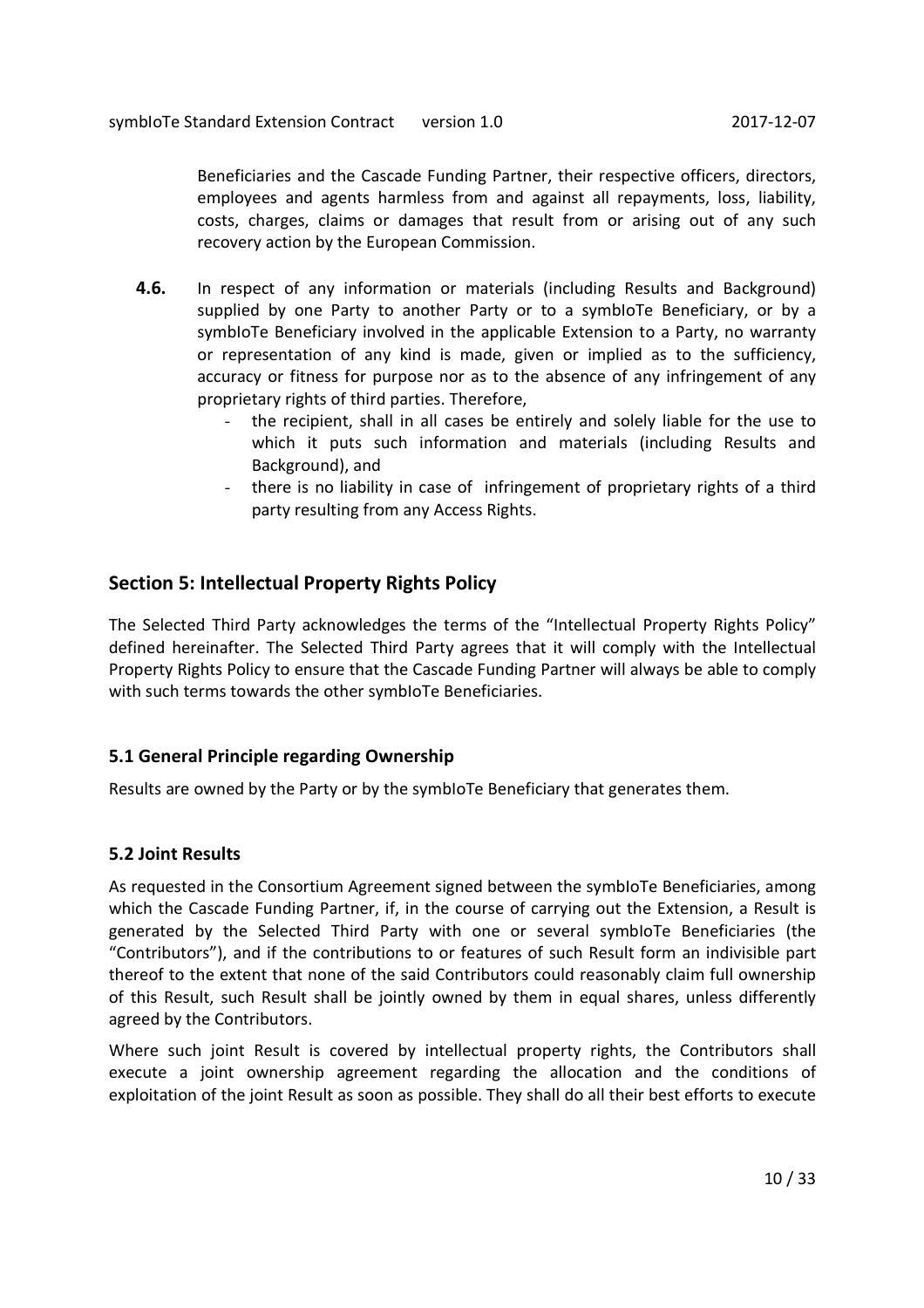such joint ownership agreement at the **latest six (6) months** after the beginning of the industrial or commercial exploitation of such joint Result.

The Contributors shall agree on all protection measures, on their joint ownership shares and on the division of related costs in a joint ownership agreement to be negotiated.

Unless otherwise agreed in the joint ownership agreement:

- each of the Contributors shall be entitled to use their jointly owned Results for internal research activities on a royalty-free basis including for internal educational activities, and without requiring the prior consent of the other Contributors subject to confidentiality obligations, and
- the Contributors shall be entitled to otherwise exploit the jointly owned Results and to grant non-exclusive licenses to third parties (without any right to sub-license), if the other Contributors are given:
	- a) at least 45 calendar days advance notice; and
	- b) Fair and Reasonable compensation.

With respect to the "Fair and Reasonable compensation" due to the Selected Third Party which are Non-Profit Organizations, considering their specific positioning, "Fair and Reasonable compensation" means, if requested by such Non-Profit Organizations, that they will receive a financial compensation in case of direct or indirect exploitation of joint Results.

The Parties expressly agree herein that in case of joint ownership between Industrial Parties, such Industrial Parties are entitled to directly Exploit their joint Result without asking the other Industrial Parties' approval and without paying any compensation to the other Industrial Parties.

## **5.3 Access Rights**

For the purpose of this article 5.3, Background shall mean the Background as listed in the Annex 3 "Specific Extension Contract" and validated by the Participating Partners for the concerned Extension.

Access Rights to Background and to the Results of the Grant Agreement may be requested by the Selected Third Party only from the Cascade Funding Partner, only if the following conditions are fulfilled:

- The Selected Third Party Needs such listed Background for implementation of its tasks in the Extension. Where this is the case, the Selected Third Party will have Access Rights to that Background for the duration of the Extension on royalty-free basis, solely to the extent Needed to implement its tasks in the Extension;

Due to provisions of the consortium agreement signed between the symbioTe Beneficiaries, Access Rights to Background and Results may be requested by the Selected Third Party only from the Participating Partner, only in the following case and if the following conditions are fulfilled: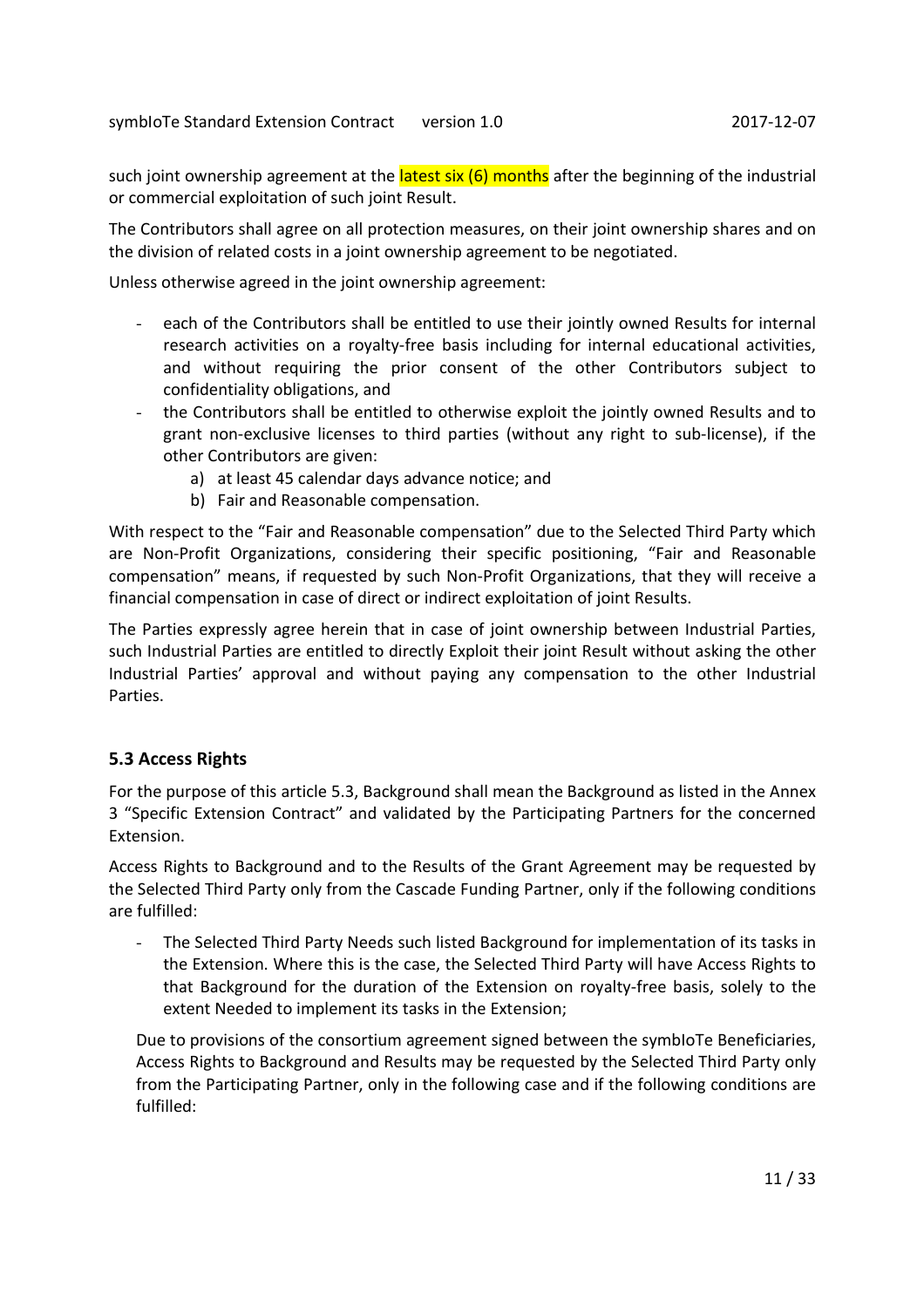symbIoTe Standard Extension Contract version 1.0 2017-12-07

- The Selected Third Party Needs such listed Background for Exploitation of its own Extension Results. Where this is the case and subject to the limitations stated in the Specific Extension Contract, the Selected Third Party shall be granted Access Rights to such Background on Fair and Reasonable conditions and upon separate written bilateral agreement between the Selected Third Party and the owning Participating Partner. A request for Access Rights for Exploitation may be made up to twelve months after the end of the Extension.
- The symbIoTe Beneficiaries involved in the Extension enjoy the same Access Rights on Background or Results owned by the Selected Third Party for implementation of the Extension or, direct or indirect exploitation of their Results, under the same conditions mentioned here above.

For the avoidance of doubt, any grant of Access Rights not covered by this Section shall be at the absolute discretion of the owner and subject to such terms and conditions as may be agreed between the owner and recipient.

# **Section 6: Confidentiality**

All information of whatever nature and in whatever form or mode of communication, which is disclosed by a Party (the "Disclosing Party") to another Party (the "Recipient") in connection with the Extension during its implementation and which has been explicitly marked as "confidential" at the time of disclosure, or when disclosed orally has been identified as confidential at the time of disclosure and has been confirmed and designated in writing within fifteen (15) calendar days from oral disclosure at the latest as confidential information by the Disclosing Party, is "Confidential Information".

The Recipients hereby undertake for the duration of the Extension and a period of 4 years after the end of the Extension:

- not to use Confidential Information otherwise than for the purpose for which it was disclosed;
- not to disclose Confidential Information to any third party without the prior written consent by the Disclosing Party;
- to ensure that internal distribution of Confidential Information by a Recipient to its employees shall take place on a strict need-to-know basis; and
- except as required for continuing Access Rights, to return to the Disclosing Party on demand all Confidential Information which has been supplied to or acquired by the Recipients including all copies thereof and to delete all information stored in a machine readable form. The Recipients may keep a copy to the extent it is required to keep, archive or store such Confidential Information because of compliance with applicable mandatory laws and regulations (i.e. public policy legislation).

The Recipients shall be responsible for the fulfillment of the above obligations on the part of their employees involved in the Extension and shall ensure that they remain so obliged, as far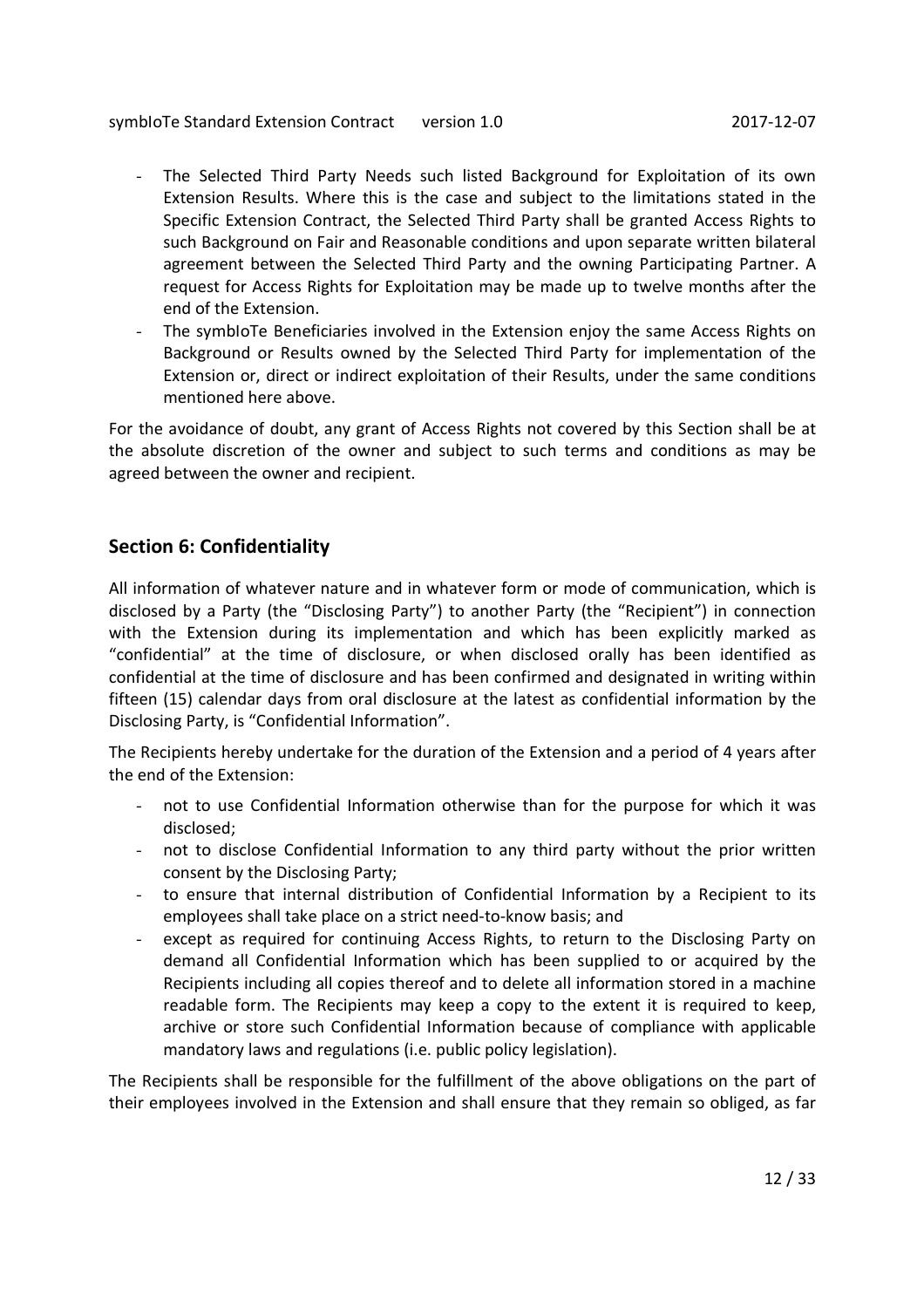as legally possible, during and after the end of the Extension and/or after the termination of the contractual relationship with the employee or third party.

The above shall not apply for disclosure or use of Confidential Information, if and in so far as the Recipient can show that:

- the Confidential Information becomes publicly available by means other than a breach of the Recipient's confidentiality obligations;
- the Disclosing Party subsequently informs the Recipient that the Confidential Information is no longer confidential;
- the Confidential Information is communicated to the Recipient without any obligation of confidence by a third party who is to the best knowledge of the Recipient in lawful possession thereof and under no obligation of confidence to the Disclosing Party;
- the disclosure or communication of the Confidential Information is foreseen by provisions of the Grant Agreement;
- the Confidential Information, at any time, was developed by the Recipient completely independently of any such disclosure by the Disclosing Party; or
- the Confidential Information was already known to the Recipient prior to disclosure or
- the Recipient is required to disclose the Confidential Information in order to comply with applicable laws or regulations or with a court or administrative order subject to the last paragraph of this Section.

The Recipient shall apply the same degree of care with regard to the Confidential Information disclosed within the scope of the Extension as with its own confidential and/or proprietary information, but in no case less than reasonable care.

Each Recipient or Disclosing Party shall promptly advise the other Recipient or Disclosing Party in writing of any unauthorized disclosure, misappropriation or misuse of Confidential Information after it becomes aware of such unauthorized disclosure, misappropriation or misuse.

If a Recipient becomes aware that it will be required to disclose Confidential Information in order to comply with applicable laws or regulations or with a court or administrative order, it shall, to the extent it is lawfully able to do so, prior to any such disclosure:

- notify the Disclosing Party of said request, and
- comply to the extent possible with the Disclosing Party's reasonable instructions to protect the confidentiality of the information at the Disclosing Party's expense, and
- make such disclosure only to the extent it is compelled.

As far as Cascade Funding Partner is concerned, disclosure of Confidential Information to the European Commission shall be governed by the terms of the GA.

As far as Selected Third Party is concerned, disclosure of Confidential Information to or from another Participating Partner (other than the Cascade Funding Partner) shall be governed by the terms of a specific non-disclosure agreement to be signed between them.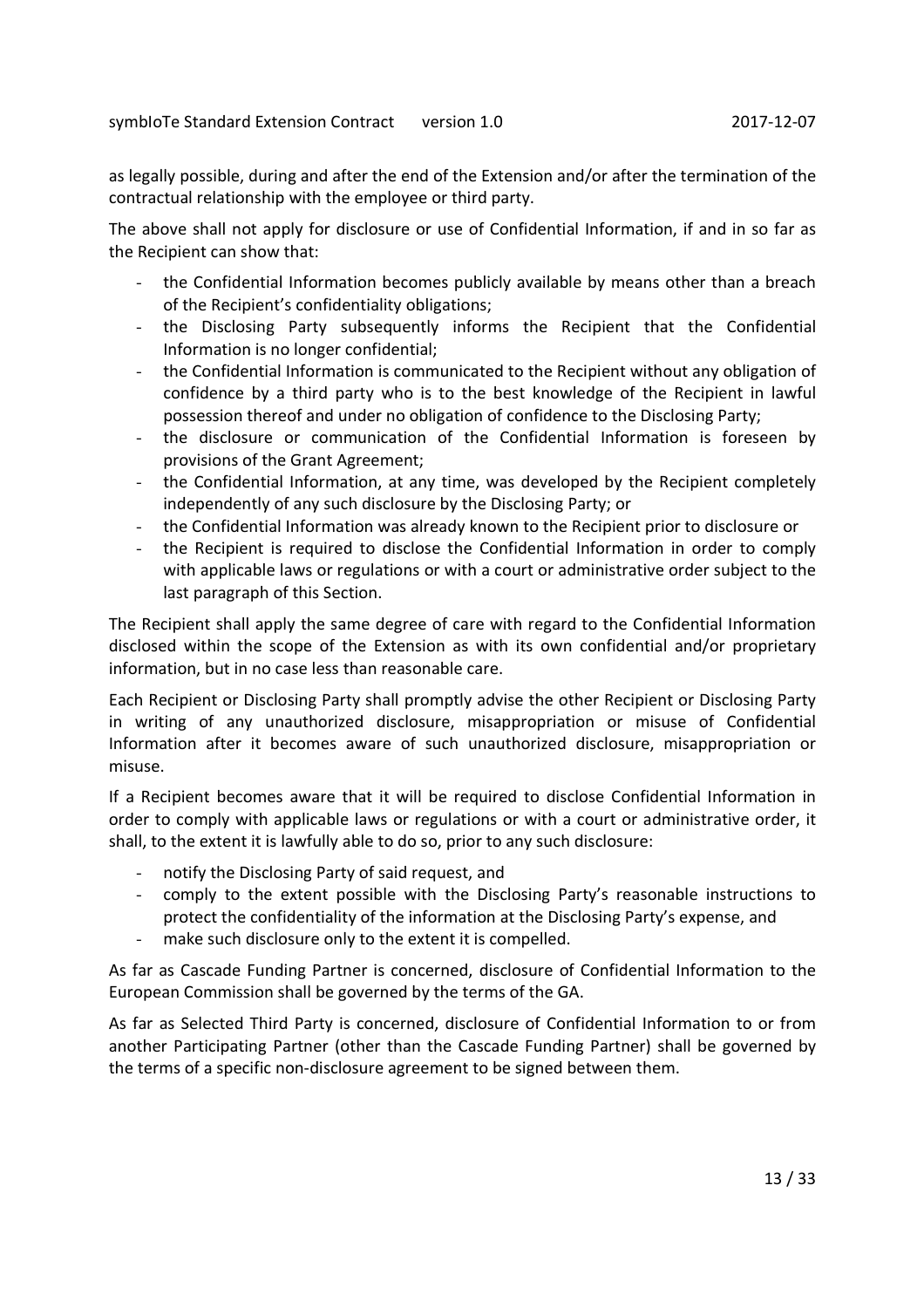## **Section 7: Dissemination**

Each Party agrees that any dissemination activity (including publications, presentations or contributions to any standards organisation) by the Selected Third Party is subject to the prior written approval of the other Participating Partners.

The Cascade Funding Partner and the other Participating Partners are entitled to include the main issues and information regarding the Extension in their reporting towards the European Commission, subject to prior written notification to the Selected Third Party.

## **Section 8: Checks and Audits**

The Selected Third Party undertakes to provide any detailed information, including information in electronic format, requested by the European Commission or by any other outside body authorized by the European Commission to check that the Extension and the provisions of this Agreement are being properly implemented.

The Selected Third Party shall keep at the European Commission disposal all original documents, especially accounting and tax records, or, in exceptional and duly justified cases, certified copies of original documents relating to the Agreement, stored on any appropriate medium that ensures their integrity in accordance with the applicable national legislation, for a period of five years from the date of payment of the balance specified in the grant agreements.

The Selected Third Party agrees that the European Commission may have an audit of the use made of the Financial Support carried out either directly by the European Commission staff or by any other outside body authorized to do so on its behalf. Such audits may be carried out throughout the period of implementation of the Agreement until the balance is paid and for a period of five years from the date of payment of the balance. Where appropriate, the audit findings may lead to recovery decisions by the European Commission.

The Selected Third Party undertakes to allow European Commission staff and outside personnel authorized by the European Commission the appropriate right of access to the sites and premises of the Selected Third Party and to all the information, including information in electronic format, needed in order to conduct such audits.

In accordance with Union legislation, the European Commission, the European Anti-Fraud Office (OLAF) and the European Court of Auditors (ECA) may carry out spot checks and inspections of the documents of the Selected Third Party, and of any recipient of Cascade Finding, including at the premises of the Selected Third Party, in accordance with the procedures laid down by Union law for the protection of the financial interests of the Union against fraud and other irregularities. Where appropriate, the inspection findings may lead to recovery decisions by the European Commission. The Articles 22 and 23 of the Grant Agreement, reproduced in Annex 1, also apply to the Selected Third Party.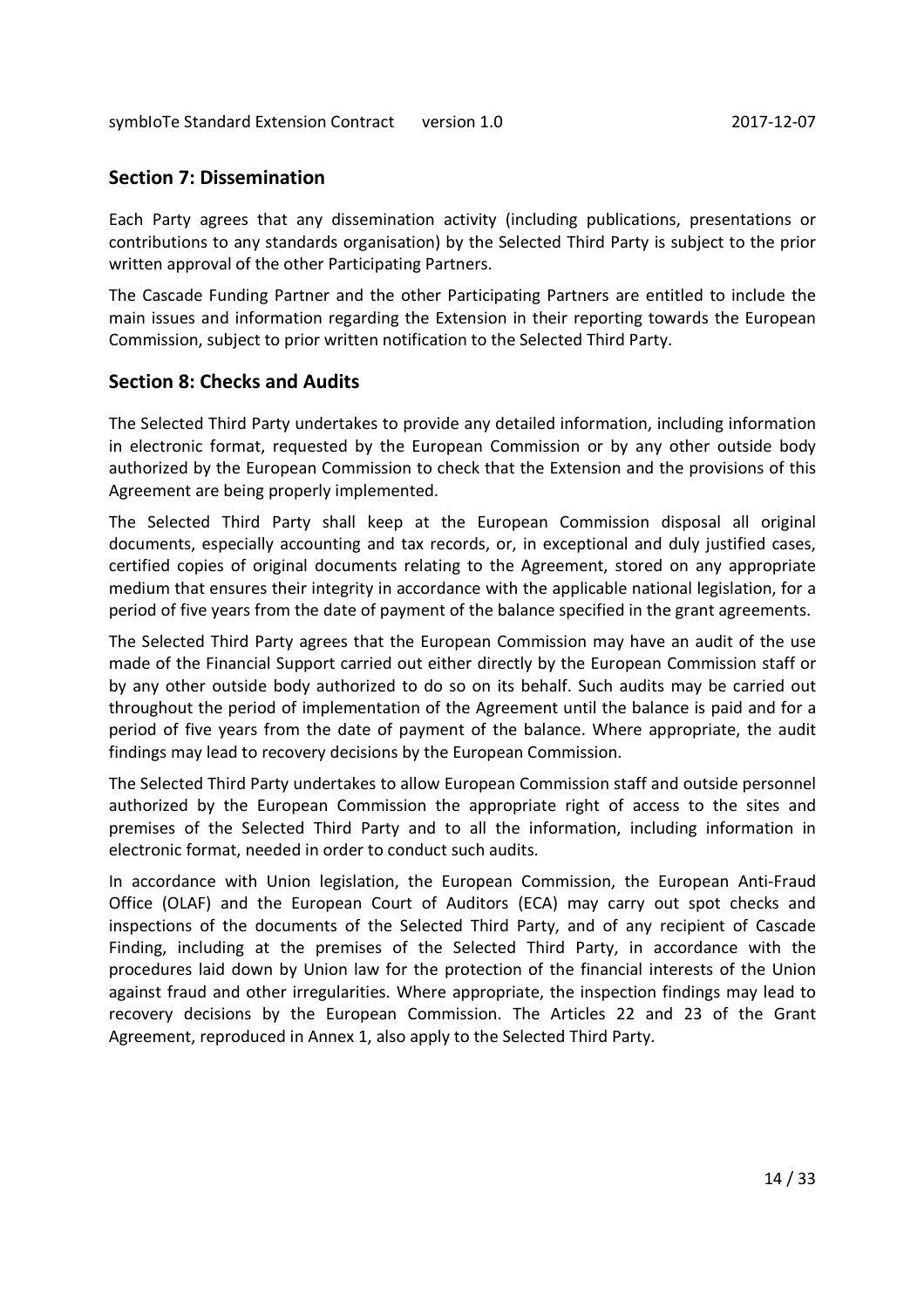## **Section 9: Termination**

The Cascade Funding Partner can terminate this Agreement harmless for itself with immediate effect through written notice to the Selected Third Party and to the other Participating Partners:

- **9.1.** if the Selected Third Party is in breach of any of its material obligations under this Agreement, which breach is not remediable, or, if remediable, has not been remedied within thirty (30) days after written notice to that effect from the party not in breach,
- **9.2.** if, to the extent permitted by law, the Selected Third Party is declared bankrupt, is being wound up, is having its affairs administered by the courts, has entered into an arrangement with its creditors, has suspended business activities, or is the subject of any other similar proceeding concerning those matters, or
- **9.3.** if the Selected Third Party is subject to an Event of Force Majeure, which prevents the Selected Third Party from correct performance of its obligations hereunder and such circumstances have lasted, or can reasonably be expected to last more than 3 months.
- **9.4.** In any case of termination of the Grant Agreement and/or the Consortium Agreement, for any reason whatsoever and howsoever.
- **9.5.** In any case of expiration or termination of the present, the Cascade Funding Partner's sole liability shall be to give to the Selected Third Party Financial Support for the Extension (or part of it) which the European Commission has formally approved.
- **9.6.** Access Rights granted to the Selected Third Party shall cease immediately upon the effective date of termination.

## **Section 10: Concluding Conditions**

- **10.1.** The Selected Third Party's consistent level in its respective field of expertise played a key role in the selection of the Selected Third Parties to implement the Extension. Any total or partial transfer of provisions and the rights and duties it entails in the prior formal approval of all signatories.
- **10.2.** The Selected Third Party shall not, without prior written consent of the Cascade Funding Partner, assign the Agreement or any part of the project, or assign, mortgage, charge or encumber any benefit whatsoever arising or which may arise under the Agreement. Such assignment may only be consented to by the Cascade Funding Partner.

The Selected Third Party shall not, without prior written consent of the Cascade Funding Partner, subcontract any part of the Agreement. The Selected Third Party shall secure that the subcontractor will comply with all obligations – especially coming from the Grant Agreement, and with regard to confidentiality – resulting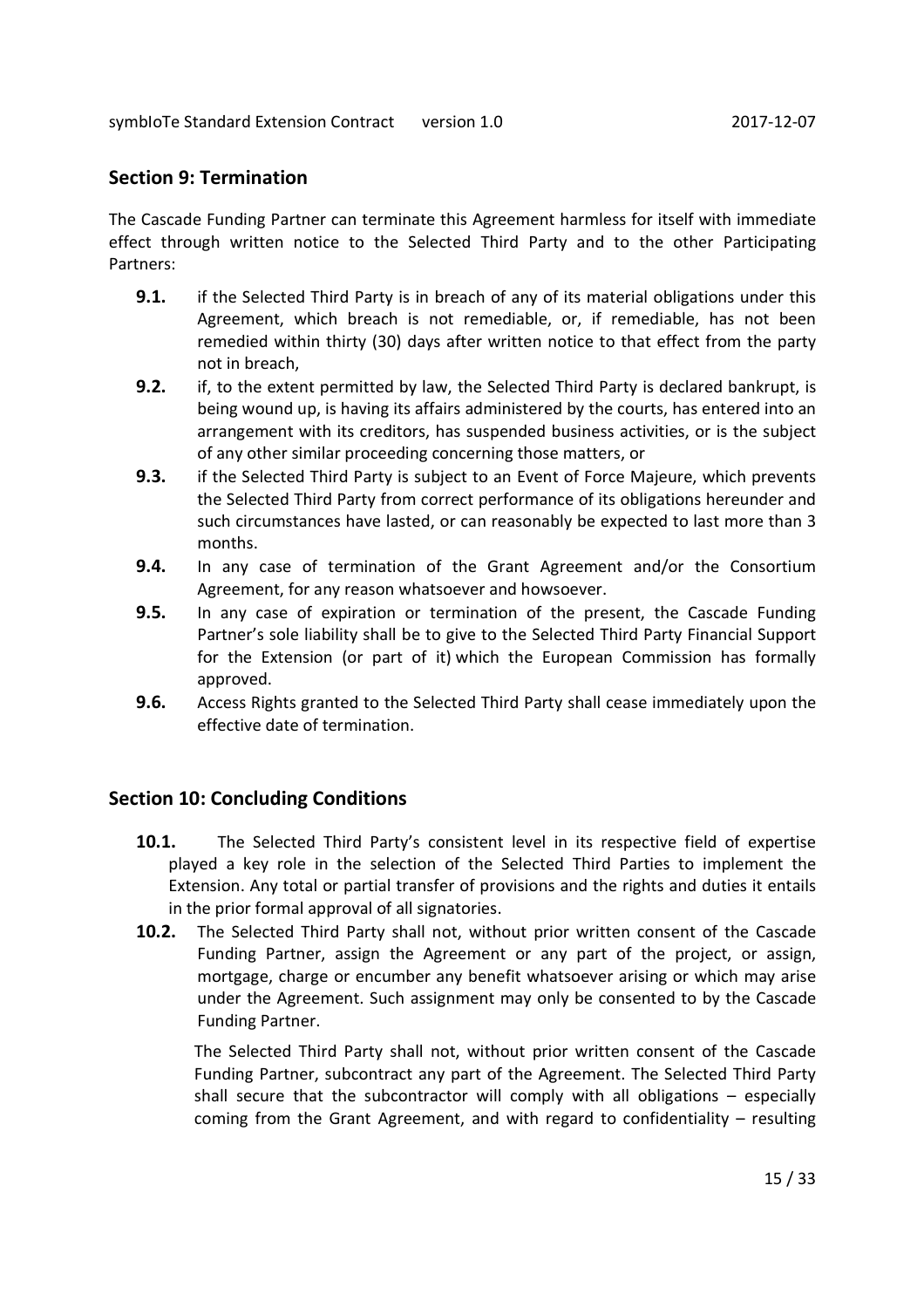from this Agreement and that the results attained by the subcontractor will be available in accordance with Section 5 of this Agreement.

In any event, the Selected Third Party shall not be relieved from his responsibility under the Agreement for such parts of the Agreement as are subcontracted and the Selected Third Party shall be responsible and liable for the acts or defaults of any subcontractor or their employees, servants and agents, as fully as if they were the acts or defaults of the Selected Third Party or the Selected Third Party's employees, servants and agents.

Any assignment, mortgage, charge, encumbrance or subcontract in contravention of this clause shall, as against the Cascade Funding Partner, be void and of no effect, and may be ignored by the Cascade Funding Partner.

The Selected Third Party shall protect, defend, indemnify and keep the Cascade Funding Partner indemnified against all claims, demands, actions, suits, proceedings, writs, judgment, orders, decrees, damages, losses and expenses suffered or incurred by the Cascade Funding Partner arising out of or related to such assignment, mortgage, charge, encumbrance or subcontract..

- **10.3.** If any provision of this Agreement is determined to be illegal or in conflict with the applicable law, the validity of the remaining provisions shall not be affected. The ineffective provision shall be replaced by an effective provision which is economically equivalent. The same shall apply in case of a gap.
- **10.4.** This Agreement shall be binding on the Selected Third Party and on the Cascade Funding Partner and their respective successors and their permitted assigns.
- **10.5.** Any dispute arising out of or in connection with this Extension, including any question regarding its existence, validity or termination, shall be referred to and finally resolved by arbitration under the LCIA Rules, which Rules are deemed to be incorporated by reference into this clause. The number of arbitrators shall be three. The seat, or legal place, of arbitration shall be Brussels, Belgium.

The language to be used in the arbitral proceedings shall be the English language. The governing law of the Extension, shall be the law of Belgium, without reference to its conflicts of law provisions.

## **Section 11: Annexes**

Annex 1: Grant Agreement Specific Obligations

- Annex 2 : Technical report template
- Annex 3 Specific Extension Contract

are attached to the present and constitute an integral part thereof.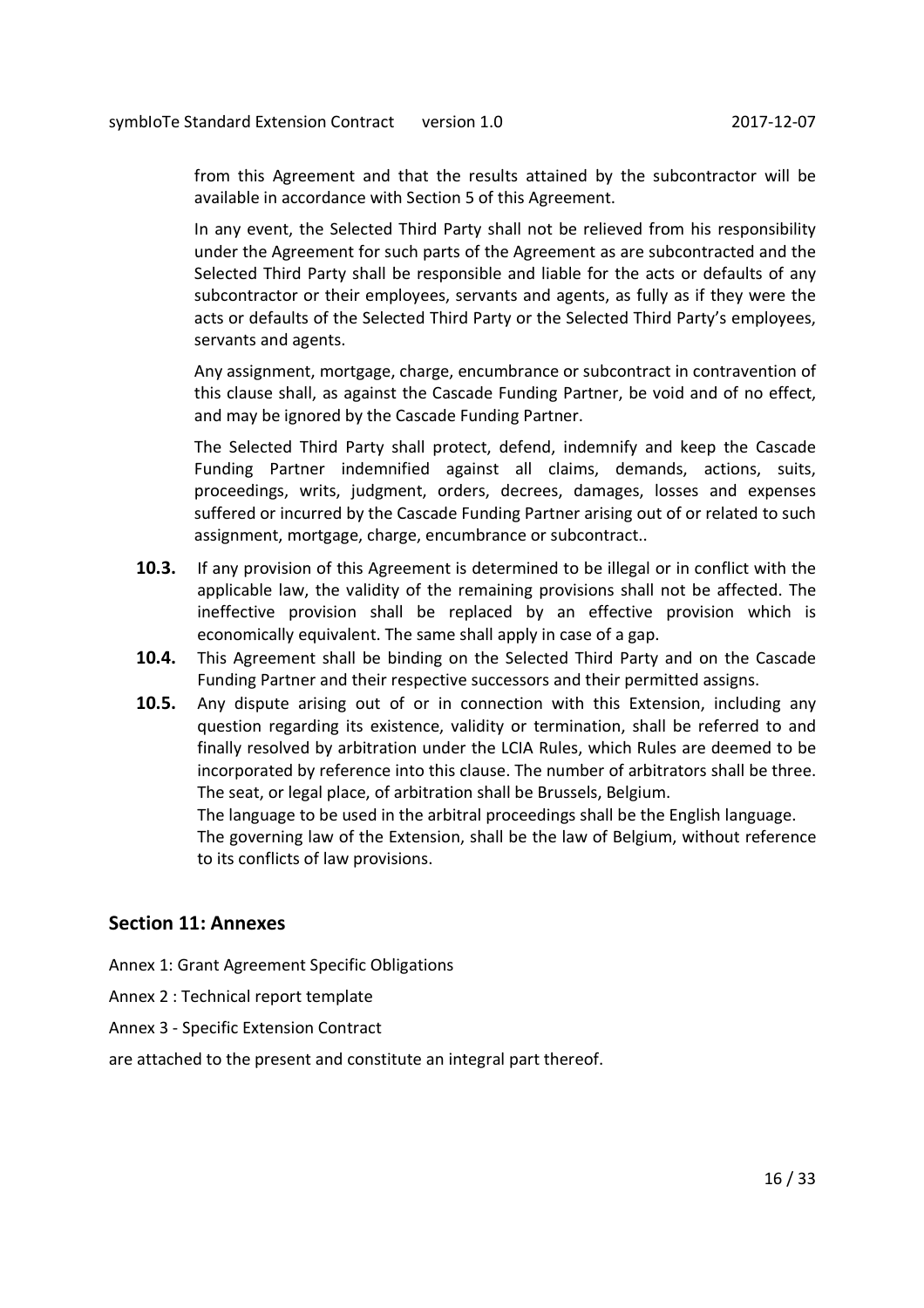# **Section 12: Signatures**

Done in two originals, one for each Party.

# Cascade Funding Partner **Selected Third Party Selected Third Party**

| Name:  | Name:  |
|--------|--------|
| Title: | Title: |
| Date:  | Date:  |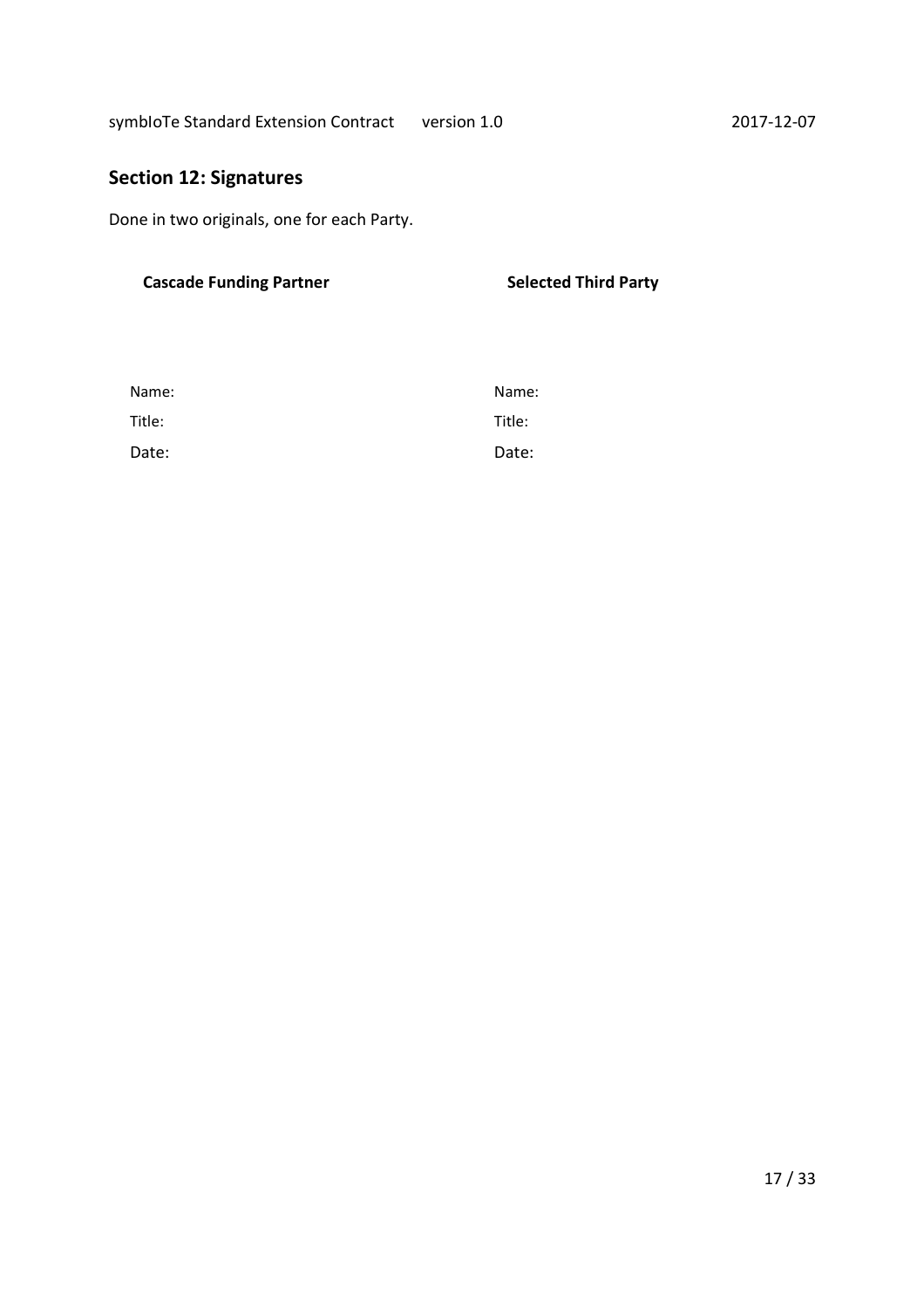# **Annex 1: Grant Agreement Specific Obligations**

The Selected Third Party has to fulfill the obligations described in article 22, 23, 35, 36, 38 and 46 of the Grant Agreement. These sections are part of the Agreement. In case of contradiction between these sections and the Agreement, the terms of the Agreement will prevail. For completeness, any other sections referenced by the aforementioned articles can be found in the H2020 Annotated Model Grant Agreement, available from the following link:

http://ec.europa.eu/research/participants/data/ref/h2020/grants\_manual/amga/h2020 amga\_en.pdf

In this Annex 1, the term "**action**" means "**Extension**", the term "**beneficiary**" means "**Selected Third Party**" and the term "**grant**" means "**Extension**".

## **ARTICLE 22 — CHECKS, REVIEWS, AUDITS AND INVESTIGATIONS — EXTENSION OF FINDINGS**

## **22.1 Checks, reviews and audits by the Commission**

## **22.1.1 Right to carry out checks**

The Commission will  $-$  during the implementation of the action or afterwards  $-$  check the proper implementation of the action and compliance with the obligations under the Agreement, including assessing deliverables and reports.

For this purpose the Commission may be assisted by external persons or bodies.

The Commission may also request additional information in accordance with Article 17. The Commission may request beneficiaries to provide such information to it directly.

Information provided must be accurate, precise and complete and in the format requested, including electronic format.

## **22.1.2 Right to carry out reviews**

The Commission may  $-$  during the implementation of the action or afterwards  $-$  carry out reviews on the proper implementation of the action (including assessment of deliverables and reports), compliance with the obligations under the Agreement and continued scientific or technological relevance of the action.

Reviews may be started **up to two years after the payment of the balance**. They will be formally notified to the coordinator or beneficiary concerned and will be considered to have started on the date of the formal notification.

If the review is carried out on a third party (see Articles 10 to 16), the beneficiary concerned must inform the third party.

The Commission may carry out reviews directly (using its own staff) or indirectly (using external persons or bodies appointed to do so). It will inform the coordinator or beneficiary concerned of the identity of the external persons or bodies. They have the right to object to the appointment on grounds of commercial confidentiality.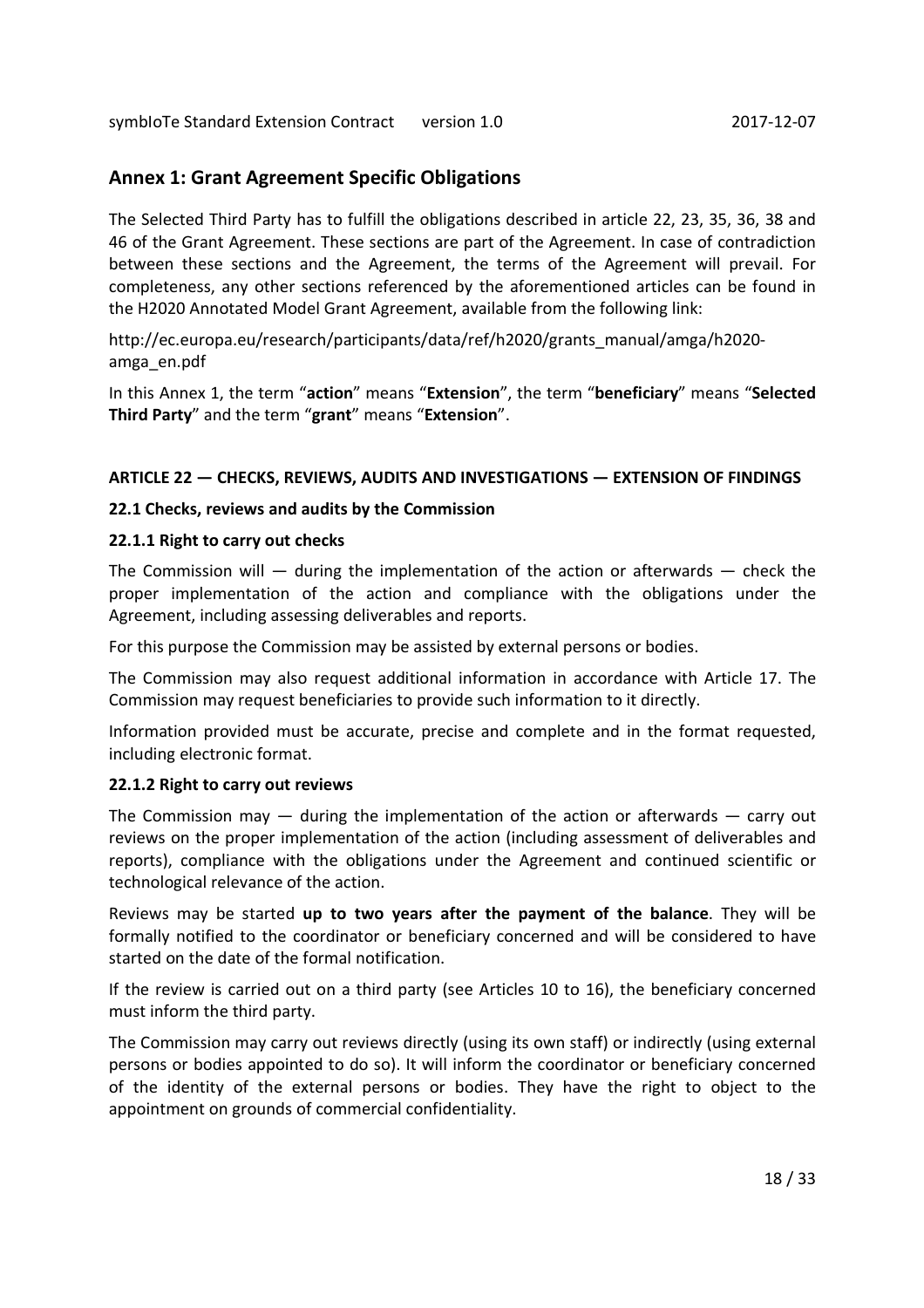The coordinator or beneficiary concerned must provide — within the deadline requested — any information and data in addition to deliverables and reports already submitted (including information on the use of resources). The Commission may request beneficiaries to provide such information to it directly.

The coordinator or beneficiary concerned may be requested to participate in meetings, including with external experts.

For **on-the-spot** reviews, the beneficiaries must allow access to their sites and premises, including to external persons or bodies, and must ensure that information requested is readily available.

Information provided must be accurate, precise and complete and in the format requested, including electronic format.

On the basis of the review findings, a **'review report'** will be drawn up.

The Commission will formally notify the review report to the coordinator or beneficiary concerned, which has 30 days to formally notify observations (**'contradictory review procedure'**).

Reviews (including review reports) are in the language of the Agreement.

#### **22.1.3 Right to carry out audits**

The Commission may  $-$  during the implementation of the action or afterwards  $-$  carry out audits on the proper implementation of the action and compliance with the obligations under the Agreement.

Audits may be started **up to two years after the payment of the balance**. They will be formally notified to the coordinator or beneficiary concerned and will be considered to have started on the date of the formal notification.

If the audit is carried out on a third party (see Articles 10 to 16), the beneficiary concerned must inform the third party.

The Commission may carry out audits directly (using its own staff) or indirectly (using external persons or bodies appointed to do so). It will inform the coordinator or beneficiary concerned of the identity of the external persons or bodies. They have the right to object to the appointment on grounds of commercial confidentiality.

The coordinator or beneficiary concerned must provide  $-$  within the deadline requested  $-$  any information (including complete accounts, individual salary statements or other personal data) to verify compliance with the Agreement. The Commission may request beneficiaries to provide such information to it directly.

For **on-the-spot** audits, the beneficiaries must allow access to their sites and premises, including to external persons or bodies, and must ensure that information requested is readily available.

Information provided must be accurate, precise and complete and in the format requested, including electronic format.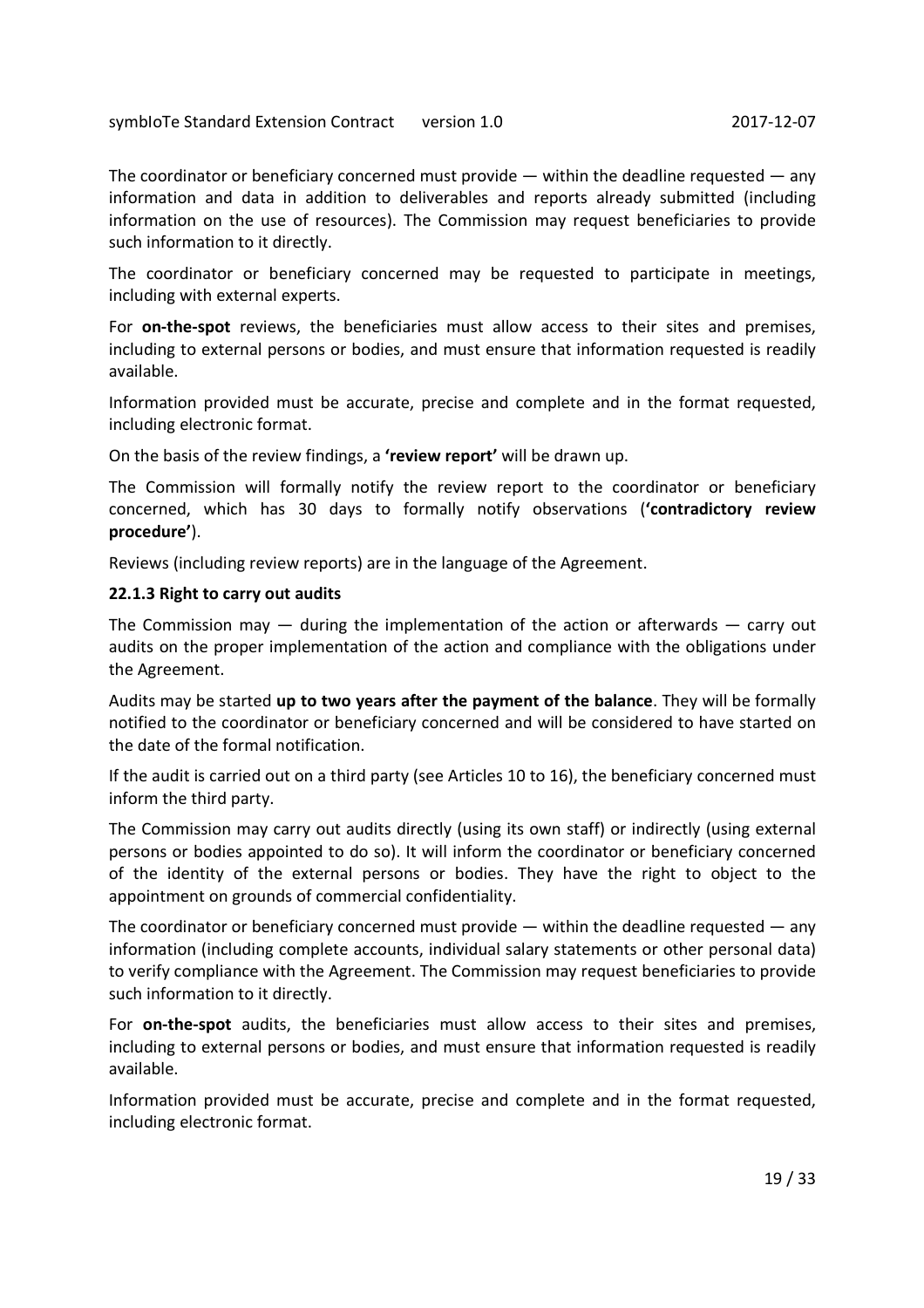On the basis of the audit findings, a 'draft audit report' will be drawn up.

The Commission will formally notify the draft audit report to the coordinator or beneficiary concerned, which has 30 days to formally notify observations ('contradictory audit procedure'). This period may be extended by the Commission in justified cases.

The **'final audit report'** will take into account observations by the coordinator or beneficiary concerned. The report will be formally notified to it.

Audits (including audit reports) are in the language of the Agreement.

The Commission may also access the beneficiaries' statutory records for the periodical assessment of unit costs or flat-rate amounts.

## **22.2 Investigations by the European Anti-Fraud Office (OLAF)**

Under Regulations No  $883/2013^{15}$  and No  $2185/96^{16}$  (and in accordance with their provisions and procedures), the European Anti-Fraud Office (OLAF) may  $-$  at any moment during implementation of the action or afterwards — carry out investigations, including on-the-spot checks and inspections, to establish whether there has been fraud, corruption or any other illegal activity affecting the financial interests of the EU.

## **22.3 Checks and audits by the European Court of Auditors (ECA)**

Under Article 287 of the Treaty on the Functioning of the European Union (TFEU) and Article 161 of the Financial Regulation No  $966/2012^{17}$ , the European Court of Auditors (ECA) may  $-$  at any moment during implementation of the action or afterwards — carry out audits.

The ECA has the right of access for the purpose of checks and audits.

## **22.4 Checks, reviews, audits and investigations for international organisations**

Not applicable

1

## **22.5 Consequences of findings in checks, reviews, audits and investigations — Extension of findings**

## **22.5.1 Findings in this grant**

Findings in checks, reviews, audits or investigations carried out in the context of this grant may lead to the rejection of ineligible costs (see Article 42), reduction of the grant (see Article 43), recovery of undue amounts (see Article 44) or to any of the other measures described in Chapter 6.

<sup>&</sup>lt;sup>15</sup> Regulation (EU, Euratom) No 883/2013 of the European Parliament and of the Council of 11 September 2013 concerning investigations conducted by the European Anti-Fraud Office (OLAF) and repealing Regulation (EC) No 1073/1999 of the European Parliament and of the Council and Council Regulation (Euratom) No 1074/1999 (OJL 248, 18.09.2013, p. 1).

<sup>16</sup> Council Regulation (Euratom, EC) No 2185/1996 of 11 November 1996 concerning on-the-spot checks and inspections carried out by the Commission in order to protect the European Communities' financial interests against fraud and other irregularities (OJ L 292, 15.11.1996, p. 2).

<sup>17</sup> Regulation (EU, Euratom) No 966/2012 of the European Parliament and of the Council of 25 October 2012 on the financial rules applicable to the general budget of the Union and repealing Council Regulation (EC, Euratom) No 1605/2002 (OJ L 298, 26.10.2012, p. 1).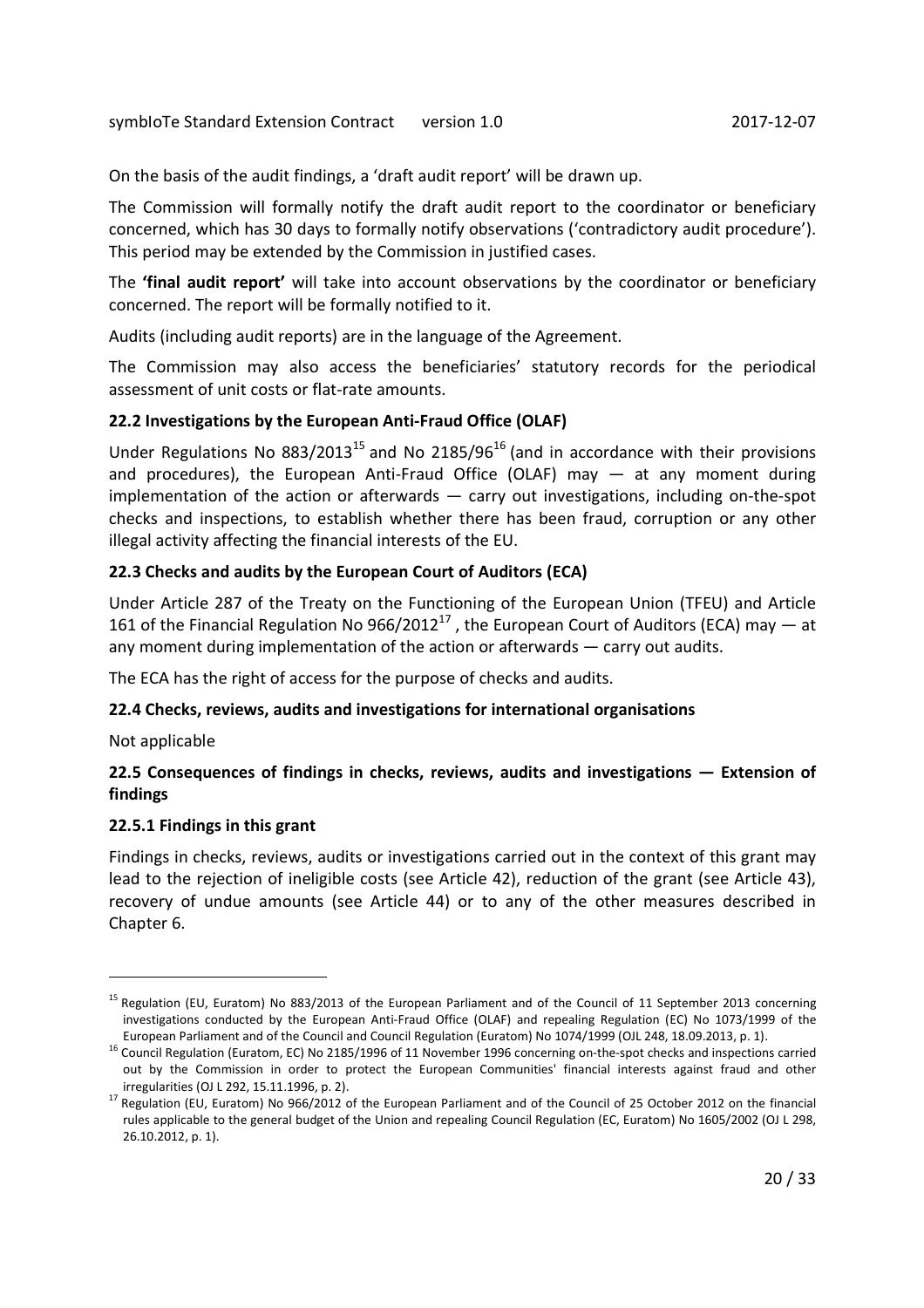Rejection of costs or reduction of the grant after the payment of the balance will lead to a revised final grant amount (see Article 5.4).

Findings in checks, reviews, audits or investigations may lead to a request for amendment for the modification of Annex 2 (see Article 55).

Checks, reviews, audits or investigations that find systemic or recurrent errors, irregularities, fraud or breach of obligations may also lead to consequences in other EU or Euratom grants awarded under similar conditions (**'extension of findings from this grant to other grants'**).

Moreover, findings arising from an OLAF investigation may lead to criminal prosecution under national law.

#### **22.5.2 Findings in other grants**

The Commission may extend findings from other grants to this grant ('extension of findings from other grants to this grant'), if:

- (a) the beneficiary concerned is found, in other EU or Euratom grants awarded under similar conditions, to have committed systemic or recurrent errors, irregularities, fraud or breach of obligations that have a material impact on this grant and
- (b) those findings are formally notified to the beneficiary concerned together with the list of grants affected by the findings — no later than two years after the payment of the balance of this grant.

The extension of findings may lead to the rejection of costs (see Article 42), reduction of the grant (see Article 43), recovery of undue amounts (see Article 44), suspension of payments (see Article 48), suspension of the action implementation (see Article 49) or termination (see Article 50).

## **22.5.3 Procedure**

The Commission will formally notify the beneficiary concerned of the systemic or recurrent errors and its intention to extend these audit findings, together with the list of grants affected.

22.5.3.1 If the findings concern **eligibility of costs**: the formal notification will include:

- (a) an invitation to submit observations on the list of grants affected by the findings;
- (b) the request to submit revised financial statements for all grants affected;
- (c) the correction rate for extrapolation established by the Commission on the basis of the systemic or recurrent errors, to calculate the amounts to be rejected if the beneficiary concerned:
	- (i) considers that the submission of revised financial statements is not possible or practicable or
	- (ii) does not submit revised financial statements.

The beneficiary concerned has 90 days from receiving notification to submit observations, revised financial statements or to propose a duly substantiated alternative correction method. This period may be extended by the Commission in justified cases.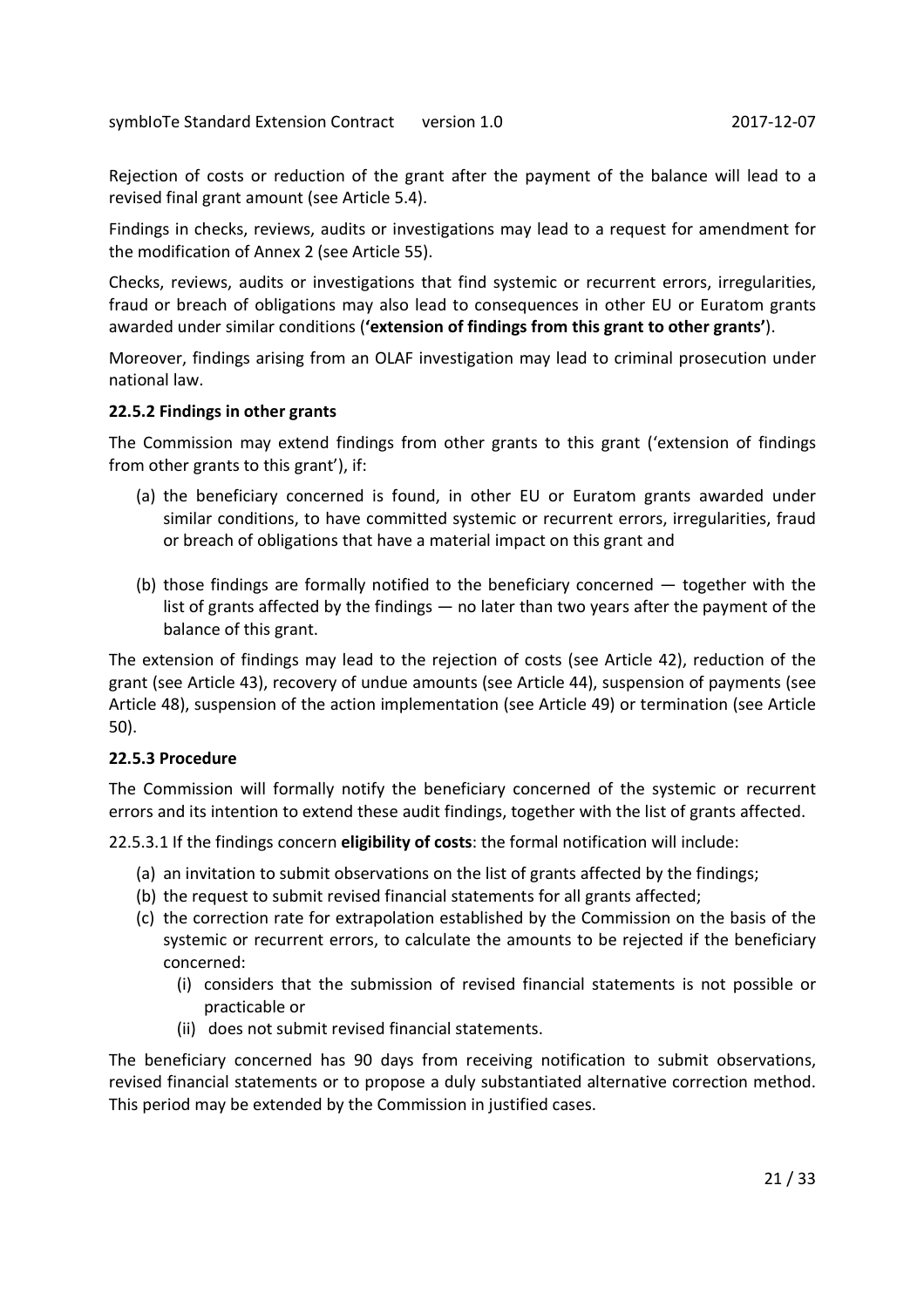The amounts to be rejected will be determined on the basis of the revised financial statements, subject to their approval.

If the Commission does not receive any observations or revised financial statements, does not accept the observations or the proposed alternative correction method or does not approve the revised financial statements, it will formally notify the beneficiary concerned the application of the initially notified correction rate for extrapolation.

If the Commission accepts the alternative correction method proposed by the beneficiary concerned, it will formally notify the application of the accepted alternative correction method.

22.5.3.2 If the findings concern **improper implementation** or a **breach of another obligation**: the formal notification will include:

- (a) an invitation to submit observations on the list of grants affected by the findings and
- (b) the flat-rate the Commission intends to apply according to the principle of proportionality.

The beneficiary concerned has 90 days from receiving notification to submit observations or to propose a duly substantiated alternative flat-rate.

If the Commission does not receive any observations or does not accept the observations or the proposed alternative flat-rate, it will formally notify the beneficiary concerned the application of the initially notified flat-rate.

If the Commission accepts the alternative flat-rate proposed by the beneficiary concerned, it will formally notify the application of the accepted alternative flat-rate.

## **22.6 Consequences of non-compliance**

If a beneficiary breaches any of its obligations under this Article, any insufficiently substantiated costs will be ineligible (see Article 6) and will be rejected (see Article 42).

Such breaches may also lead to any of the other measures described in Chapter 6.

## **ARTICLE 23 — EVALUATION OF THE IMPACT OF THE ACTION**

#### **23.1 Right to evaluate the impact of the action**

The Commission may carry out interim and final evaluations of the impact of the action measured against the objective of the EU programme.

Evaluations may be started during implementation of the action and up to five years after the payment of the balance. The evaluation is considered to start on the date of the formal notification to the coordinator or beneficiaries.

The Commission may make these evaluations directly (using its own staff) or indirectly (using external bodies or persons it has authorised to do so).

The coordinator or beneficiaries must provide any information relevant to evaluate the impact of the action, including information in electronic format.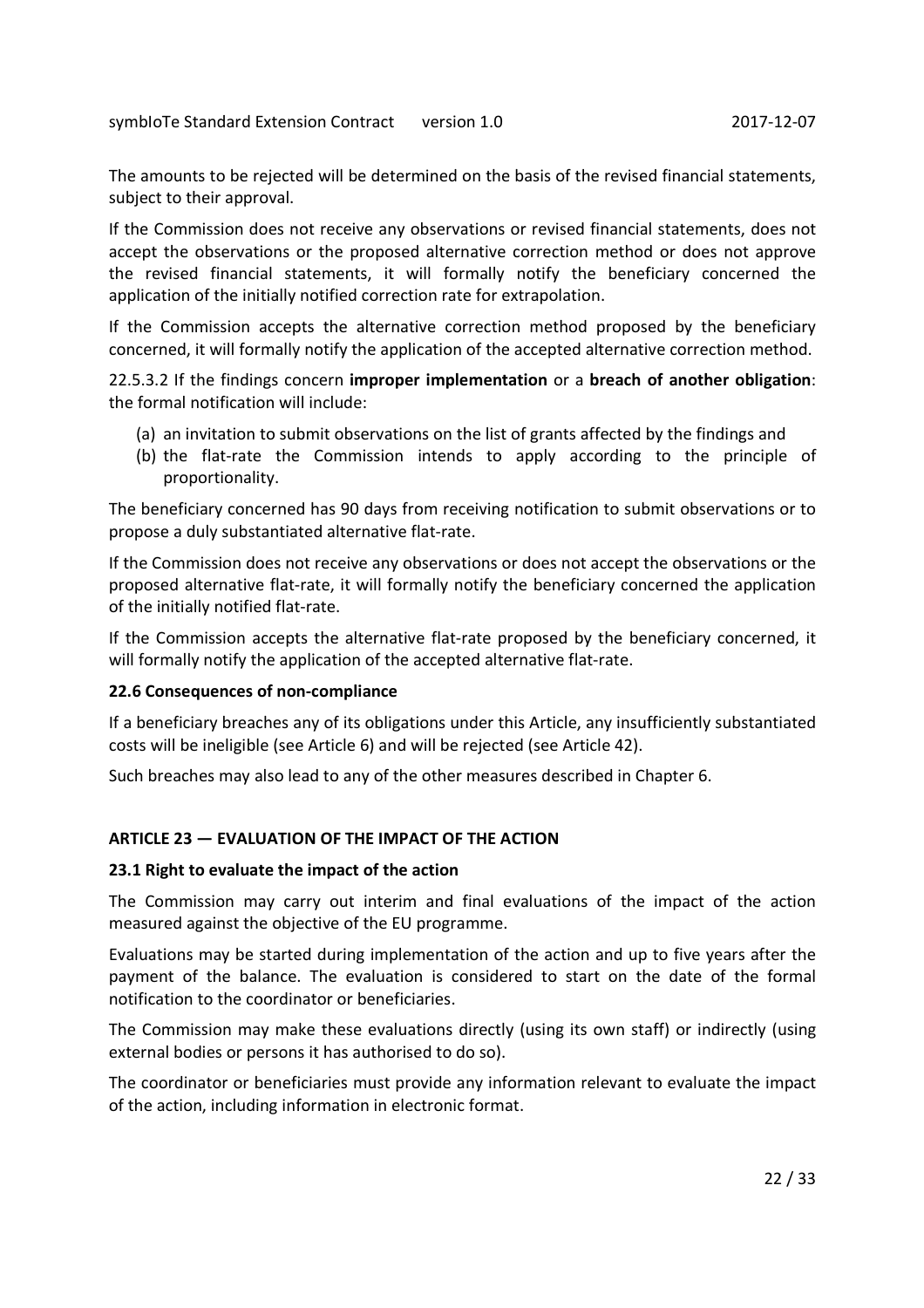## **23.2 Consequences of non-compliance**

If a beneficiary breaches any of its obligations under this Article, the Commission may apply the measures described in Chapter 6.

## **ARTICLE 23a — MANAGEMENT OF INTELLECTUAL PROPERTY**

## **23a.1 Obligation to take measures to implement the Commission Recommendation on the management of intellectual property in knowledge transfer activities**

Beneficiaries that are universities or other public research organisations must take measures to implement the principles set out in Points 1 and 2 of the Code of Practice annexed to the Commission Recommendation on the management of intellectual property in knowledge transfer activities<sup>18</sup>.

This does not change the obligations set out in Subsections 2 and 3 of this Section.

The beneficiaries must ensure that researchers and third parties involved in the action are aware of them.

## **23a.2 Consequences of non-compliance**

If a beneficiary breaches its obligations under this Article, the Commission may apply any of the measures described in Chapter 6.

## **ARTICLE 35 — CONFLICT OF INTERESTS**

## **35.1 Obligation to avoid a conflict of interests**

The beneficiaries must take all measures to prevent any situation where the impartial and objective implementation of the action is compromised for reasons involving economic interest, political or national affinity, family or emotional ties or any other shared interest ('conflict of interests').

They must formally notify to the Commission without delay any situation constituting or likely to lead to a conflict of interests and immediately take all the necessary steps to rectify this situation.

The Commission may verify that the measures taken are appropriate and may require additional measures to be taken by a specified deadline.

## **35.2 Consequences of non-compliance**

1

If a beneficiary breaches any of its obligations under this Article, the grant may be reduced (see Article 43) and the Agreement or participation of the beneficiary may be terminated (see Article 50).

<sup>&</sup>lt;sup>18</sup> Commission Recommendation C (2008) 1329 of 10.4.2008 on the management of intellectual property in knowledge transfer activities and the Code of Practice for universities and other public research institutions attached to this recommendation.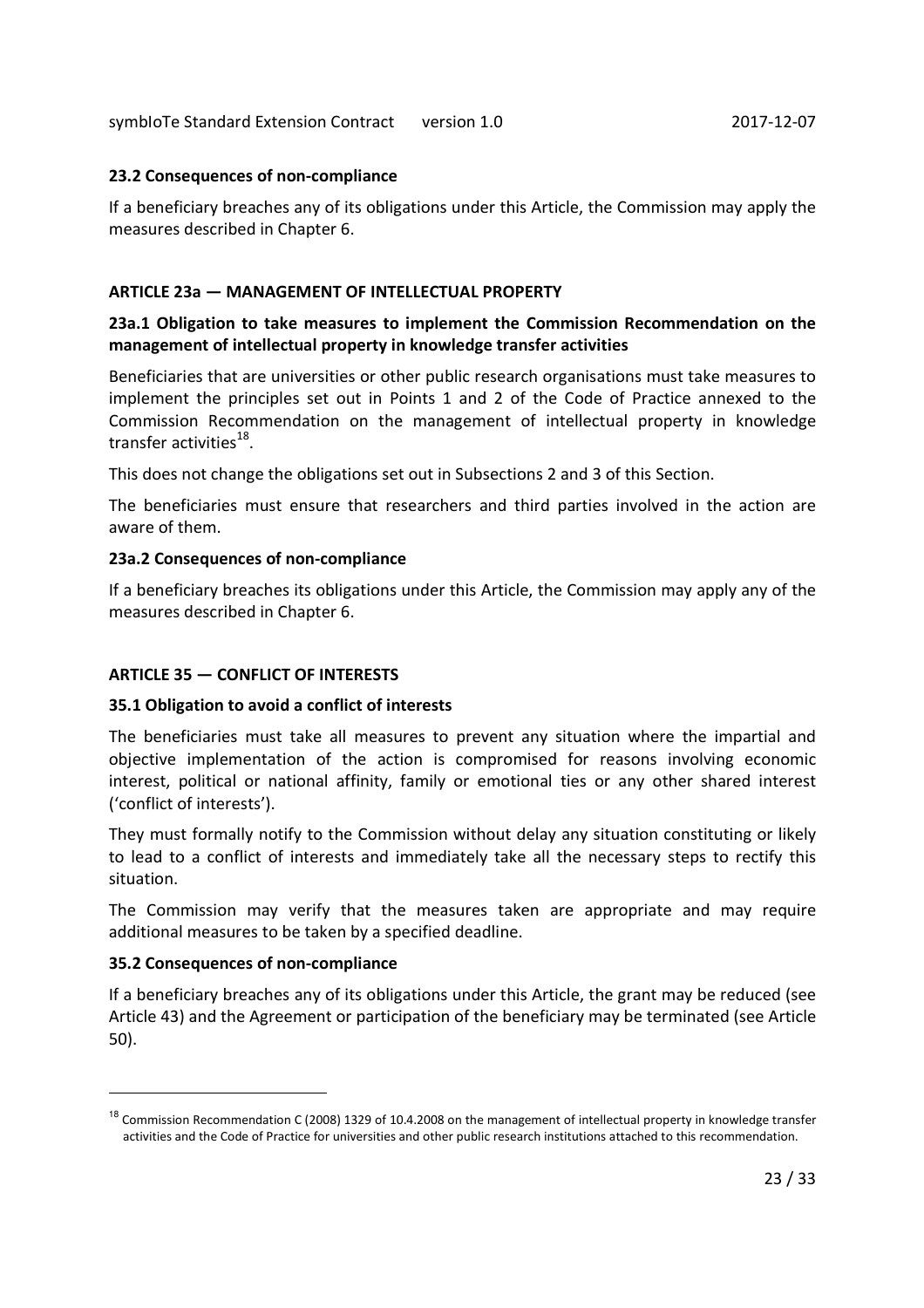Such breaches may also lead to any of the other measures described in Chapter 6.

## **ARTICLE 36 — CONFIDENTIALITY**

#### **36.1 General obligation to maintain confidentiality**

During implementation of the action and for four years after the period set out in Article 3, the parties must keep confidential any data, documents or other material (in any form) that is identified as confidential at the time it is disclosed (**'confidential information'**).

If a beneficiary requests, the Commission may agree to keep such information confidential for an additional period beyond the initial four years.

If information has been identified as confidential only orally, it will be considered to be confidential only if this is confirmed in writing within 15 days of the oral disclosure.

Unless otherwise agreed between the parties, they may use confidential information only to implement the Agreement.

The beneficiaries may disclose confidential information to their personnel or third parties involved in the action only if they:

- (a) need to know to implement the Agreement and
- (b) are bound by an obligation of confidentiality.

This does not change the security obligations in Article 37, which still apply.

The Commission may disclose confidential information to its staff, other EU institutions and bodies or third parties, if:

- (a) this is necessary to implement the Agreement or safeguard the EU's financial interests and
- (b) the recipients of the information are bound by an obligation of confidentiality.

Under the conditions set out in Article 4 of the Rules for Participation Regulation No 1290/2013<sup>24</sup>, the Commission must moreover make available information on the results to other EU institutions, bodies, offices or agencies as well as Member States or associated countries.

The confidentiality obligations no longer apply if:

1

- (a) the disclosing party agrees to release the other party;
- (b) the information was already known by the recipient or is given to him without obligation of confidentiality by a third party that was not bound by any obligation of confidentiality;
- (c) the recipient proves that the information was developed without the use of confidential information;

<sup>&</sup>lt;sup>24</sup> Regulation (EU) No 1290/2013 of the European Parliament and of the Council of 11 December 2013 laying down the rules for participation and dissemination in "Horizon 2020 - the Framework Programme for Research and Innovation (2014-2020)" (OJ L 347, 20.12.2013 p.81).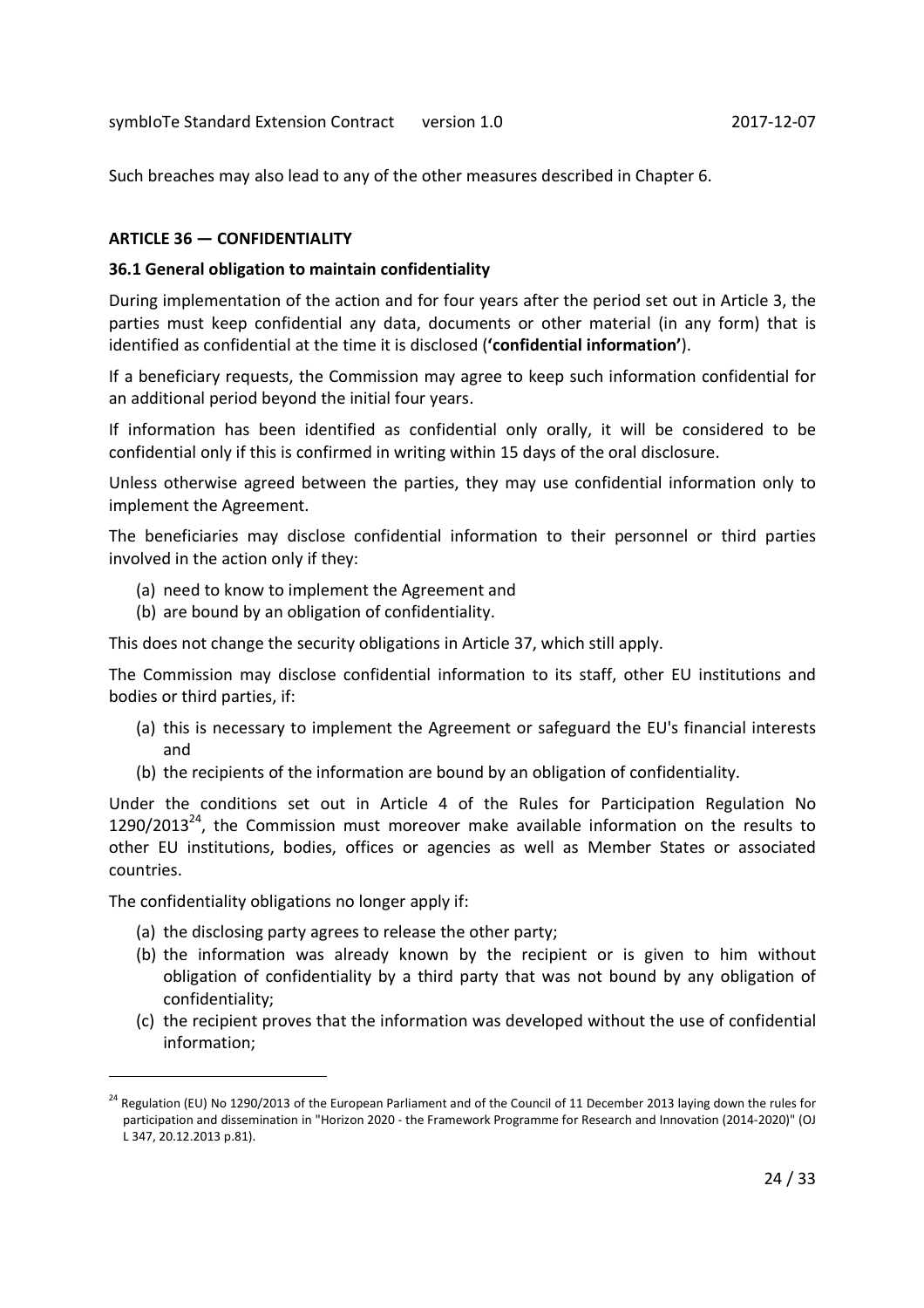- (d) the information becomes generally and publicly available, without breaching any confidentiality obligation, or
- (e) the disclosure of the information is required by EU or national law.

## **36.2 Consequences of non-compliance**

If a beneficiary breaches any of its obligations under this Article, the grant may be reduced (see Article 43).

Such breaches may also lead to any of the other measures described in Chapter 6.

## **ARTICLE 38 — PROMOTING THE ACTION — VISIBILITY OF EU FUNDING**

#### **38.1 Communication activities by beneficiaries**

#### **38.1.1 Obligation to promote the action and its results**

The beneficiaries must promote the action and its results, by providing targeted information to multiple audiences (including the media and the public) in a strategic and effective manner.

This does not change the dissemination obligations in Article 29, the confidentiality obligations in Article 36 or the security obligations in Article 37, all of which still apply.

Before engaging in a communication activity expected to have a major media impact, the beneficiaries must inform the Commission (see Article 52).

#### **38.1.2 Information on EU funding — Obligation and right to use the EU emblem**

Unless the Commission requests or agrees otherwise or unless it is impossible, any communication activity related to the action (including in electronic form, via social media, etc.) and any infrastructure, equipment and major results funded by the grant must:

- (a) display the EU emblem and
- (b) include the following text:

*For communication activities: "This project has received funding from the European Union's Horizon 2020 research and innovation programme under grant agreement No 688156".* 

*For infrastructure, equipment and major results: "This [infrastructure][equipment][insert type of result] is part of a project that has received funding from the European Union's Horizon 2020 research and innovation programme under grant agreement No 688156".* 

When displayed together with another logo, the EU emblem must have appropriate prominence.

For the purposes of their obligations under this Article, the beneficiaries may use the EU emblem without first obtaining approval from the Commission.

This does not, however, give them the right to exclusive use.

Moreover, they may not appropriate the EU emblem or any similar trademark or logo, either by registration or by any other means.

#### **38.1.3 Disclaimer excluding the Commission responsibility**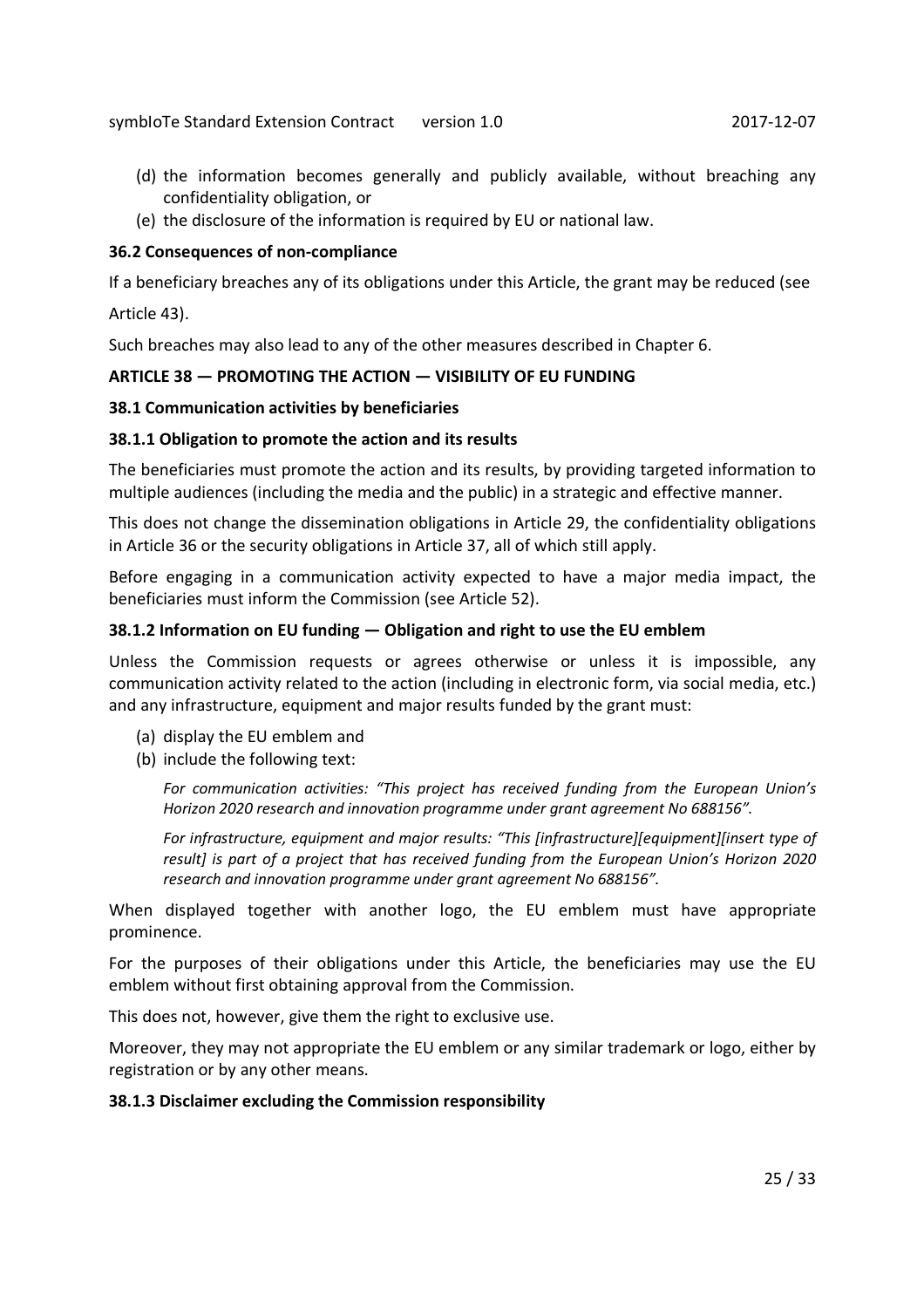Any communication activity related to the action must indicate that it reflects only the author's view and that the Commission is not responsible for any use that may be made of the information it contains.

## **38.2 Communication activities by the Commission**

## **38.2.1 Right to use beneficiaries' materials, documents or information**

The Commission may use, for its communication and publicising activities, information relating to the action, documents notably summaries for publication and public deliverables as well as any other material, such as pictures or audio-visual material that it receives from any beneficiary (including in electronic form).

This does not change the confidentiality obligations in Article 36 and the security obligations in Article 37, all of which still apply.

However, if the Commission's use of these materials, documents or information would risk compromising legitimate interests, the beneficiary concerned may request the Commission not to use it (see Article 52).

The right to use a beneficiary's materials, documents and information includes:

- (a) **use for its own purposes** (in particular, making them available to persons working for the Commission or any other EU institution, body, office or agency or body or institutions in EU Member States; and copying or reproducing them in whole or in part, in unlimited numbers);
- (b) **distribution to the public** (in particular, publication as hard copies and in electronic or digital format, publication on the internet, as a downloadable or non-downloadable file, broadcasting by any channel, public display or presentation, communicating through press information services, or inclusion in widely accessible databases or indexes);
- (c) **editing or redrafting** for communication and publicising activities (including shortening, summarising, inserting other elements (such as meta-data, legends, other graphic, visual, audio or text elements), extracting parts (e.g. audio or video files), dividing into parts, use in a compilation);
- (d) **translation**;

1

- (e) giving access in response to individual requests under Regulation No 1049/2001<sup>25</sup>, without the right to reproduce or exploit;
- (f) storage in paper, electronic or other form;
- (g) archiving, in line with applicable document-management rules, and
- (h) the right to authorise third parties to act on its behalf or sub-license the modes of use set out in Points  $(b),(c),(d)$  and  $(f)$  to third parties if needed for the communication and publicizing activities of the Commission.

If the right of use is subject to rights of a third party (including personnel of the beneficiary), the beneficiary must ensure that it complies with its obligations under this Agreement (in particular, by obtaining the necessary approval from the third parties concerned).

<sup>&</sup>lt;sup>25</sup> Regulation (EC) No 1049/2001 of the European Parliament and of the Council of 30 May 2001 regarding public access to European Parliament, Council and Commission documents, OJ L 145, 31.5.2001, p. 43.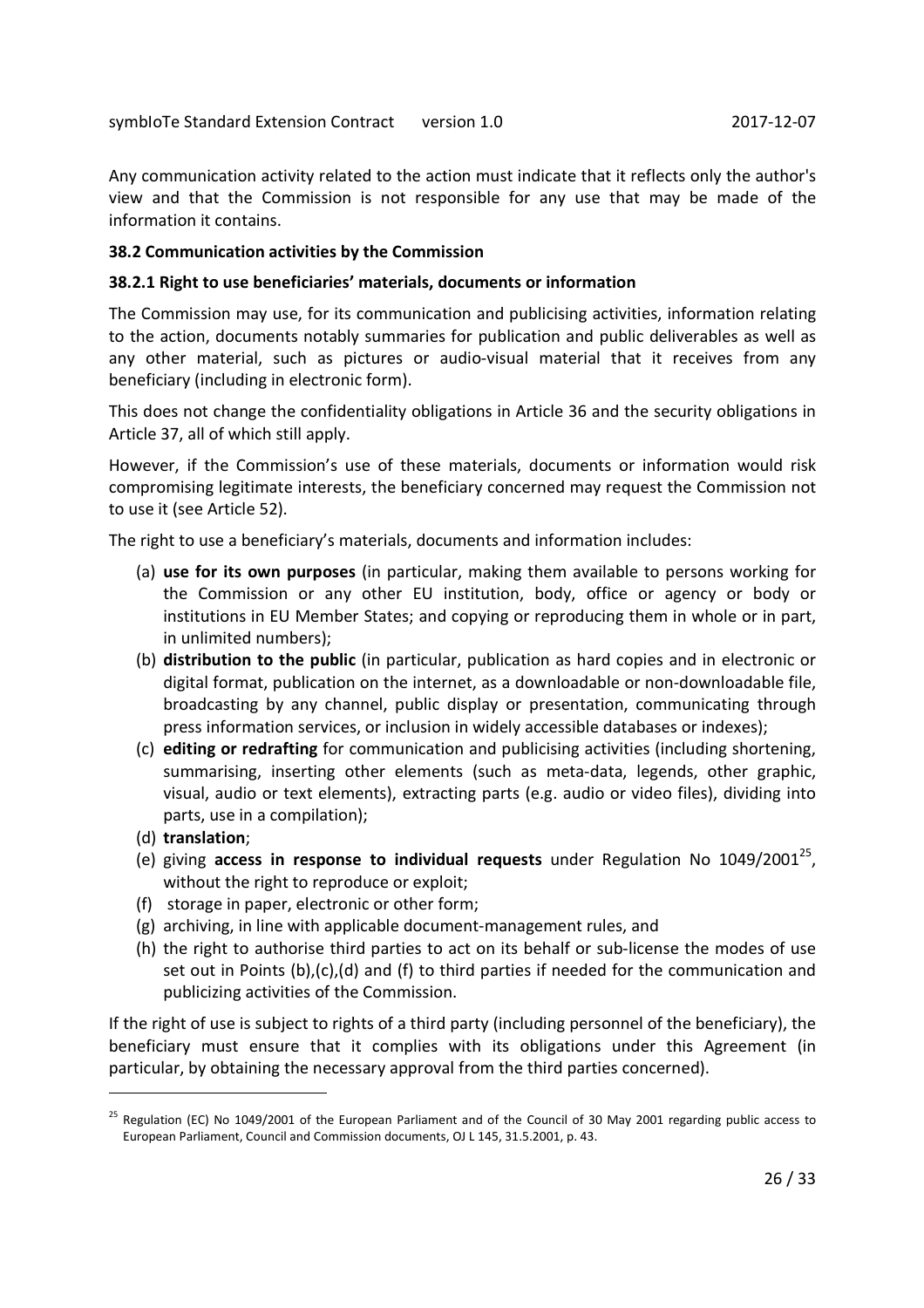Where applicable (and if provided by the beneficiaries), the Commission will insert the following information:

"© – [year] – [name of the copyright owner]. All rights reserved. Licensed to the *European Union (EU)* under conditions."

#### **38.3 Consequences of non-compliance**

If a beneficiary breaches any of its obligations under this Article, the grant may be reduced (see Article 43).

Such breaches may also lead to any of the other measures described in Chapter 6.

#### **ARTICLE 46 — LIABILITY FOR DAMAGES**

#### **46.1 Liability of the Commission**

The Commission cannot be held liable for any damage caused to the beneficiaries or to third parties as a consequence of implementing the Agreement, including for gross negligence.

The Commission cannot be held liable for any damage caused by any of the beneficiaries or third parties involved in the action, as a consequence of implementing the Agreement.

#### **46.2 Liability of the beneficiaries**

#### **46.2.1 Conditions**

Except in case of force majeure (see Article 51), the beneficiaries must compensate the Commission for any damage it sustains as a result of the implementation of the action or because the action was not implemented in full compliance with the Agreement.

Each beneficiary is responsible for paying the damages claimed from it.

#### **46.2.2 Amount of damages - Calculation**

The amount the Commission can claim from a beneficiary will correspond to the damage caused by that beneficiary.

#### **46.2.3 Procedure**

Before claiming damages, the Commission will formally notify the beneficiary concerned:

- informing it of its intention to claim damages, the amount and the reasons why and
- inviting it to submit observations within 30 days.

If the Commission does not receive any observations or decides to claim damages despite the observations it has received, it will formally notify **confirmation** of the claim for damages and a **debit note**, specifying the amount to be recovered, the terms and the date for payment.

If payment is not made by the date specified in the debit note, the Commission may recover the amount:

(a) by '**offsetting**' it — without the beneficiary's consent — against any amounts owed to the beneficiary concerned by the Commission or an executive agency (from the EU or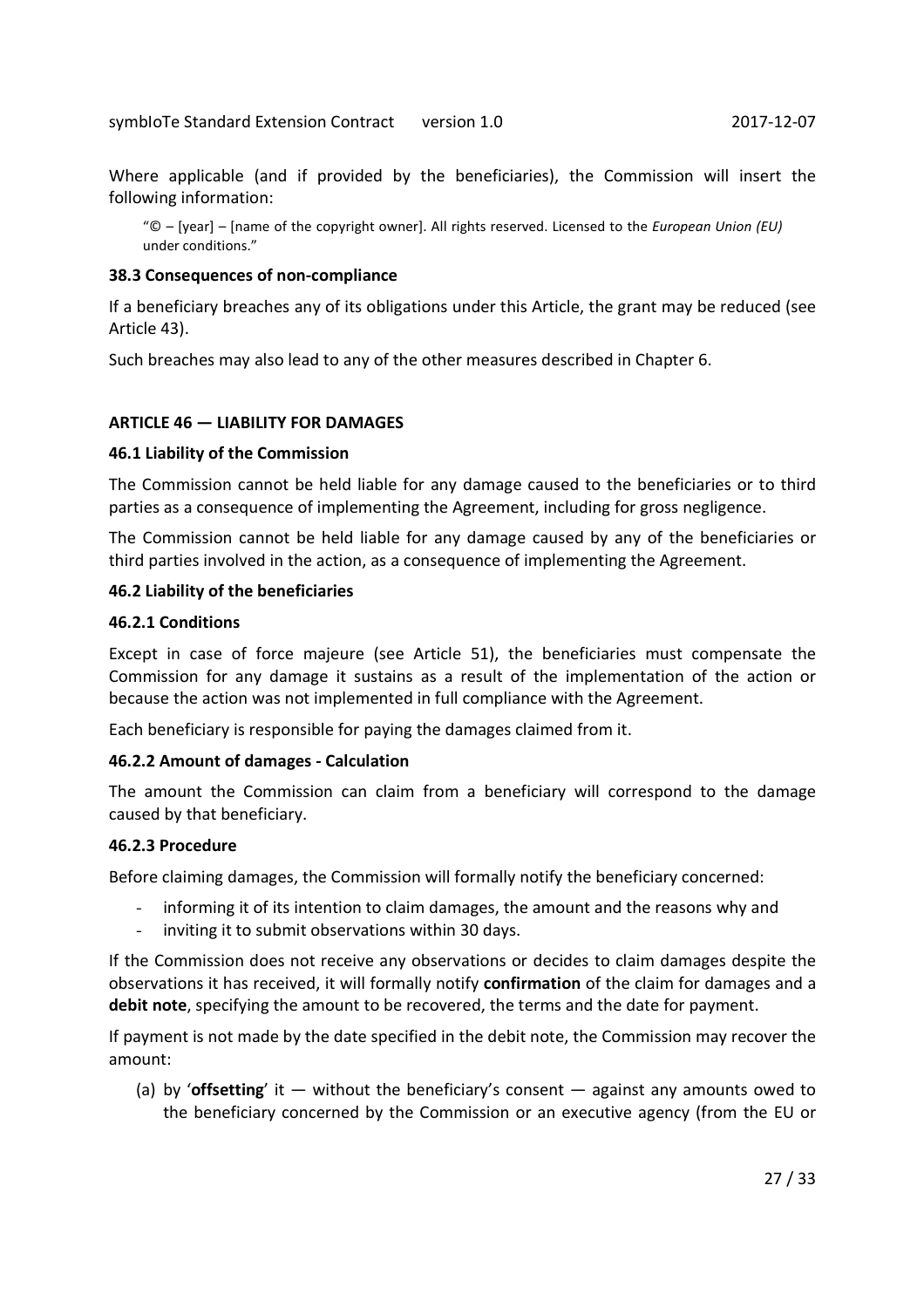Euratom budget). In exceptional circumstances, to safeguard the EU's financial interests, the Commission may offset before the payment date specified in the debit note;

(b) by **taking legal action** (see Article 57) or by **adopting an enforceable decision** under Article 299 of the Treaty on the Functioning of the EU (TFEU) and Article 79(2) of the Financial Regulation No 966/2012.

If payment is not made by the date in the debit note, the amount to be recovered (see above) will be increased by **late-payment interest** at the rate set out in Article 21.11, from the day following the payment date in the debit note, up to and including the date the Commission receives full payment of the amount.

Partial payments will be first credited against expenses, charges and late-payment interest and then against the principal.

Bank charges incurred in the recovery process will be borne by the beneficiary, unless Directive 2007/64/EC applies.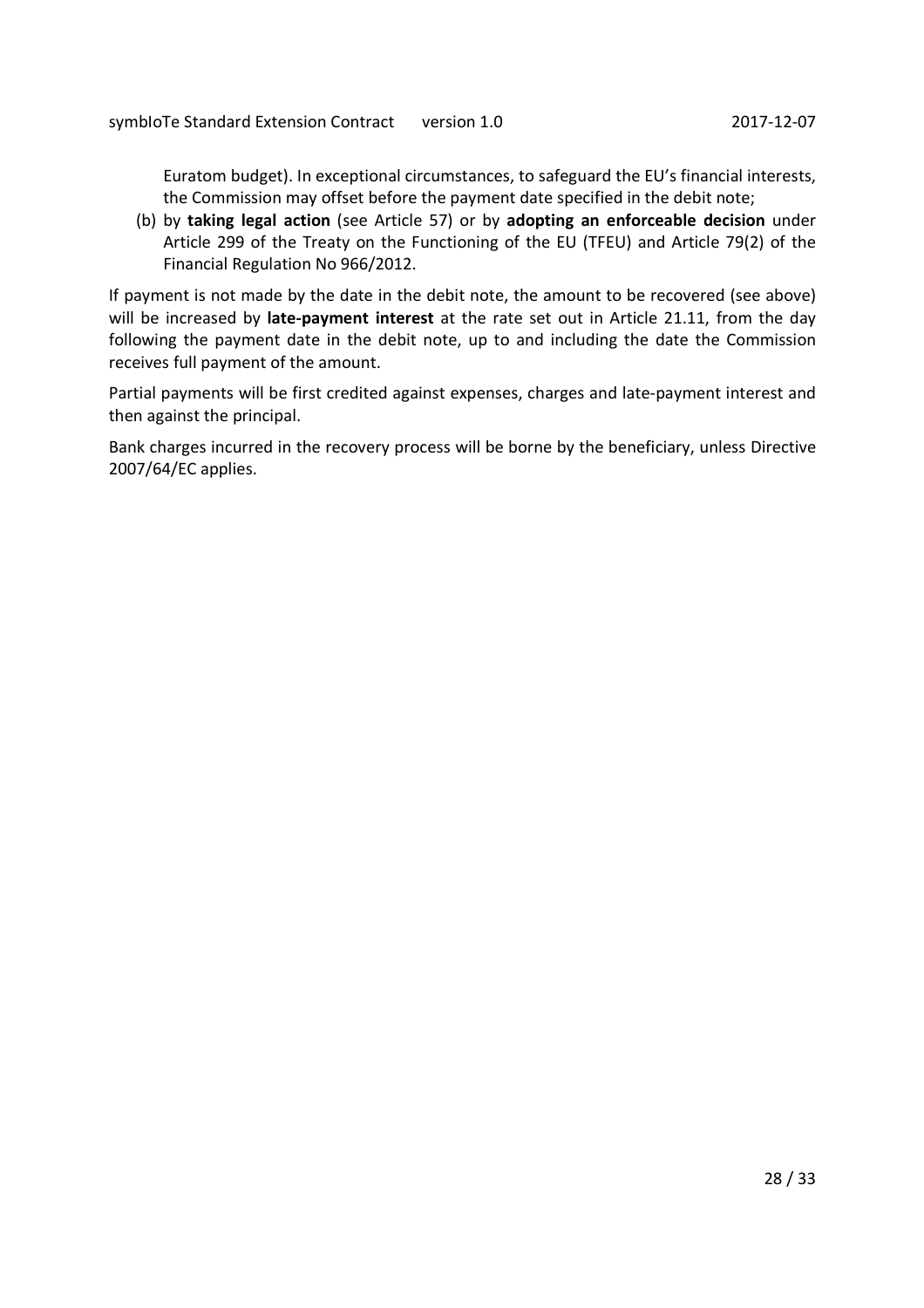# **Annex 2 - Technical report template**



| <b>Intermediate Report/Final Report on Extensions</b> |  |
|-------------------------------------------------------|--|
| <b>Acronym of Extension:</b>                          |  |
| <b>Full Title:</b>                                    |  |
| symbloTe call identification:                         |  |
| <b>Starting date of the Extension:</b>                |  |
| <b>Duration of the Extension:</b>                     |  |
| <b>Name of Third Party:</b>                           |  |

#### **Part A. Summary of the work performed so far**

*Max 300 words The information in this section may be used in public documents and reports by the symbIoTe consortium* 

## **Part B. Detailed description**

*Describe the achievements so far and the deviation incurred during the implementation for each of the item below.* 

• B.1 Concept, Objectives, Set-up and Background

*Briefly describe the Extension objectives, key deliverables and outputs realized so far.* 

• B.2 Technical Results

*In this section you should describe what and how has been done regarding the different technical/substantial components of the extension* 

• B.3 Lessons learned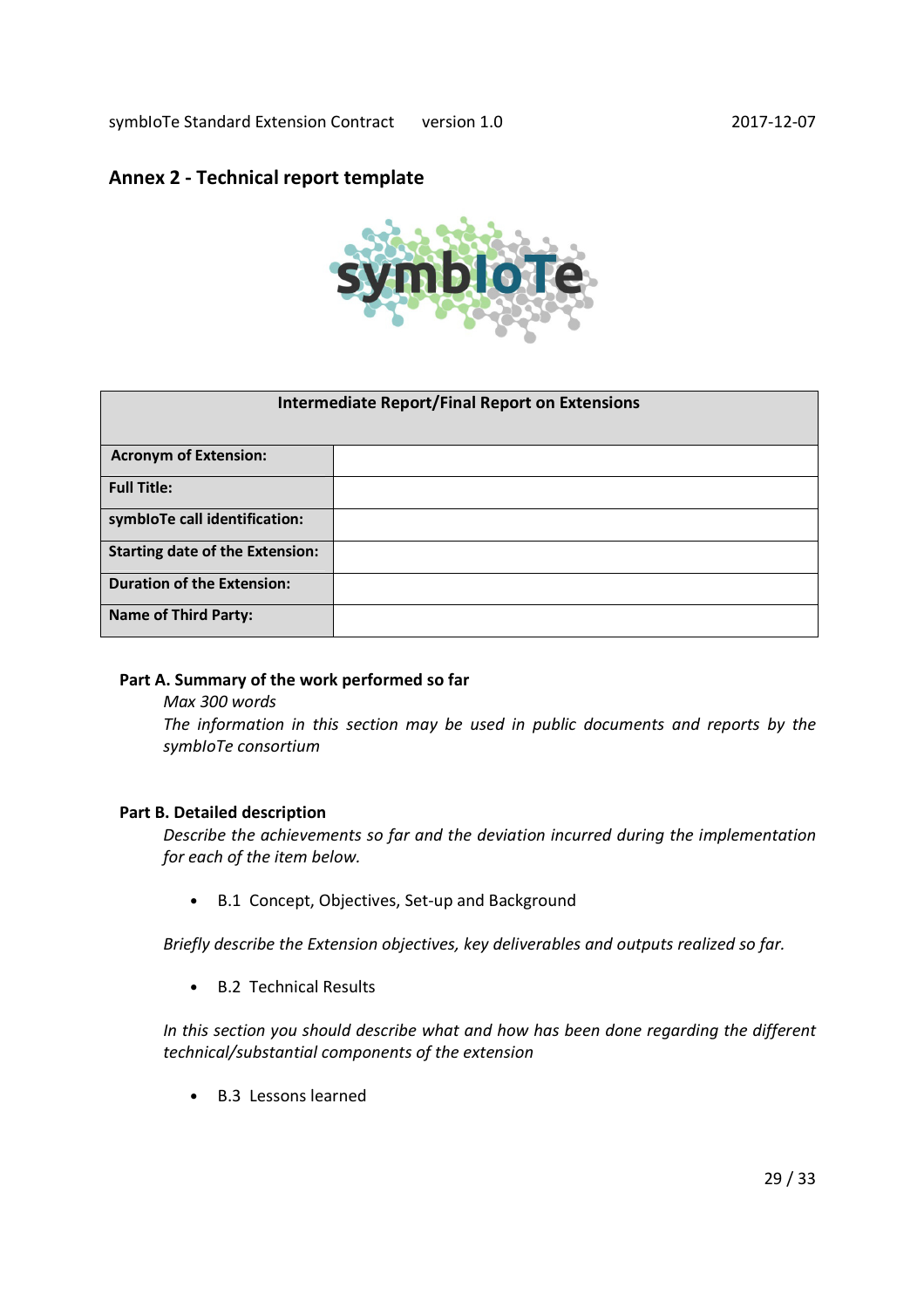*Compare the results achieved against the objectives: clearly assess whether the objectives were met and describe the successes and lessons learned.* 

• B.4 Impact

*Describe Impact that would enhance innovation capacity, create new market opportunities, strengthen competitiveness and growth of companies, or bring other important benefits for society, Potential for technical and commercial application, etc. Describe how the proposed extension has sufficient sustainable benefits for the symbIoTe project.* 

## **Part C. Resources**

• C.1 Resources Deployed

*Complete the following table concerning the incurred project costs and comment on each of the cost categories focusing particularly on discrepancies compared to awarded budget. Besides the table below, extra information can be provided to support the requested funding and which may help to judge the cost to the symbIoTe project.* 

| <b>Extension Costs Incurred</b> |                                                                        |                                                        |   |
|---------------------------------|------------------------------------------------------------------------|--------------------------------------------------------|---|
| <b>Cost category</b>            | Budget according to the symbioTe<br><b>Standard Extension Contract</b> | <b>Costs incurred within</b><br>the extension duration | % |
| 1. Personnel                    |                                                                        |                                                        |   |
| 2. Travel                       |                                                                        |                                                        |   |
| <b>TOTAL</b>                    |                                                                        |                                                        |   |

• C.2 Further development and exploitation

*Describe the plan for further development and exploitation related to the Extension and its successful conclusion and/or beyond the finalization of the collaboration with symbIoTe project.*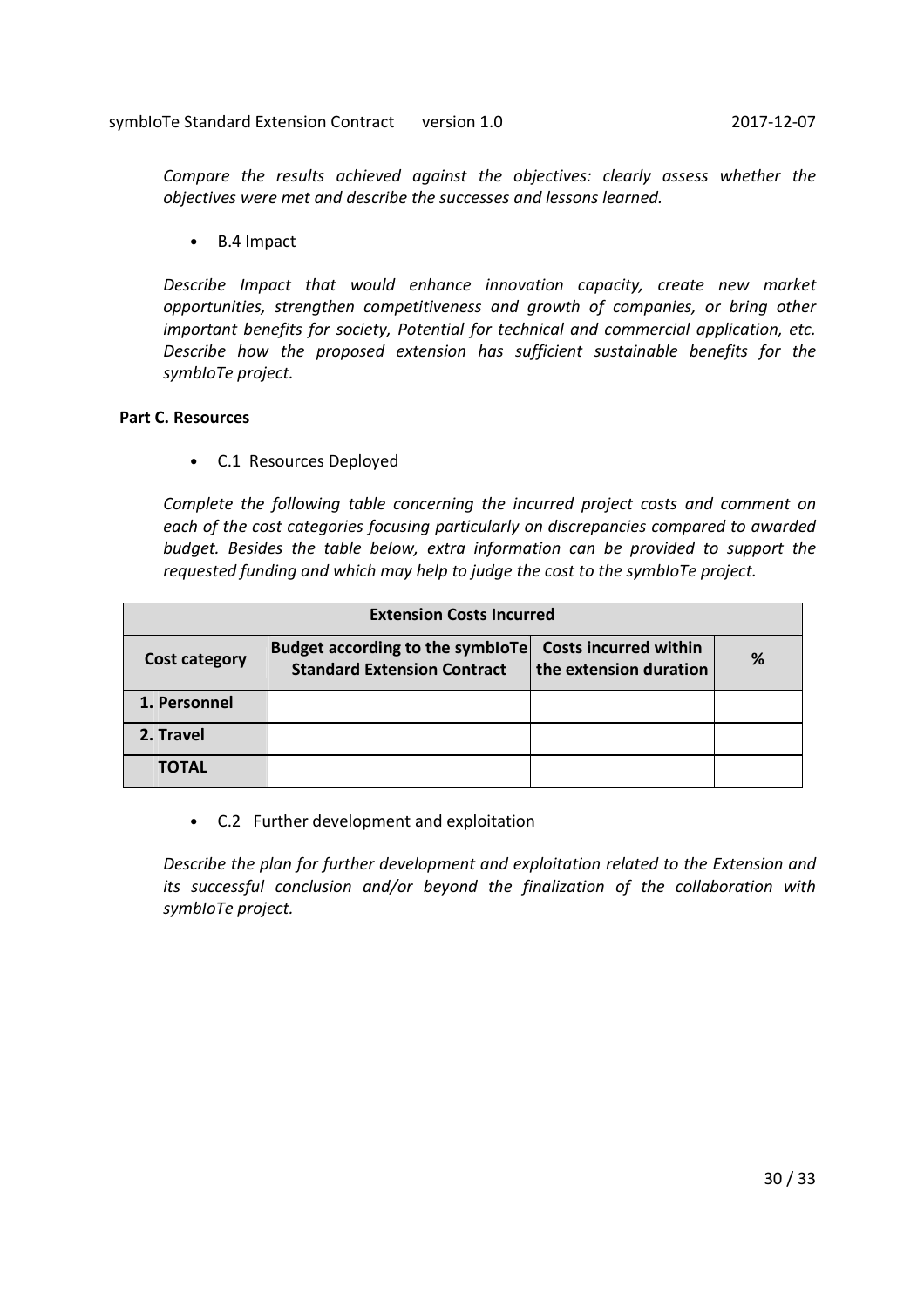# **Annex 3 - Specific Extension Contract**

# **SymbIoTe Specific Extension Contract**

This symbIoTe Specific Extension Contract for implementation of the Extension by the Selected Third Party, hereinafter referred to as the "Specific Extension Contract", is entered into by and between:

**INTRACOM SA TELECOM SOLUTIONS ("Cascade Funding Partner")**, an organization under the laws of Greece , having its registered office at 19.7km Markopoulou Ave., 19002, Peania, herein represented by …

And

… **("Selected Third Party")**, an organization under the laws of …, having its registered office at …. , herein represented by …

Hereinafter sometimes individually or collectively referred to as "Party" or "Parties".

Whereas the Cascade Funding Partner and the Selected Third Party have agreed the main terms and conditions to implement the Extension in the course of the symbIoTe Project by signing the Standard Extension Contract n° symbloTe ... which form part of this Specific Extension Contract.

Now therefore it has been agreed as follows:

## **1. Terms and Conditions for the Extension**

The Selected Third Party shall implement the Extension in accordance with the following:

| <b>Description of the Extension</b>                                                   |  |
|---------------------------------------------------------------------------------------|--|
| Acronym                                                                               |  |
| <b>Full Title</b>                                                                     |  |
| symbloTe Call Identifier                                                              |  |
| <b>Starting date of the Extension</b>                                                 |  |
| <b>Duration of the Extension</b>                                                      |  |
| Date of selection of the Selected Third Party<br>by the Internal Evaluation Committee |  |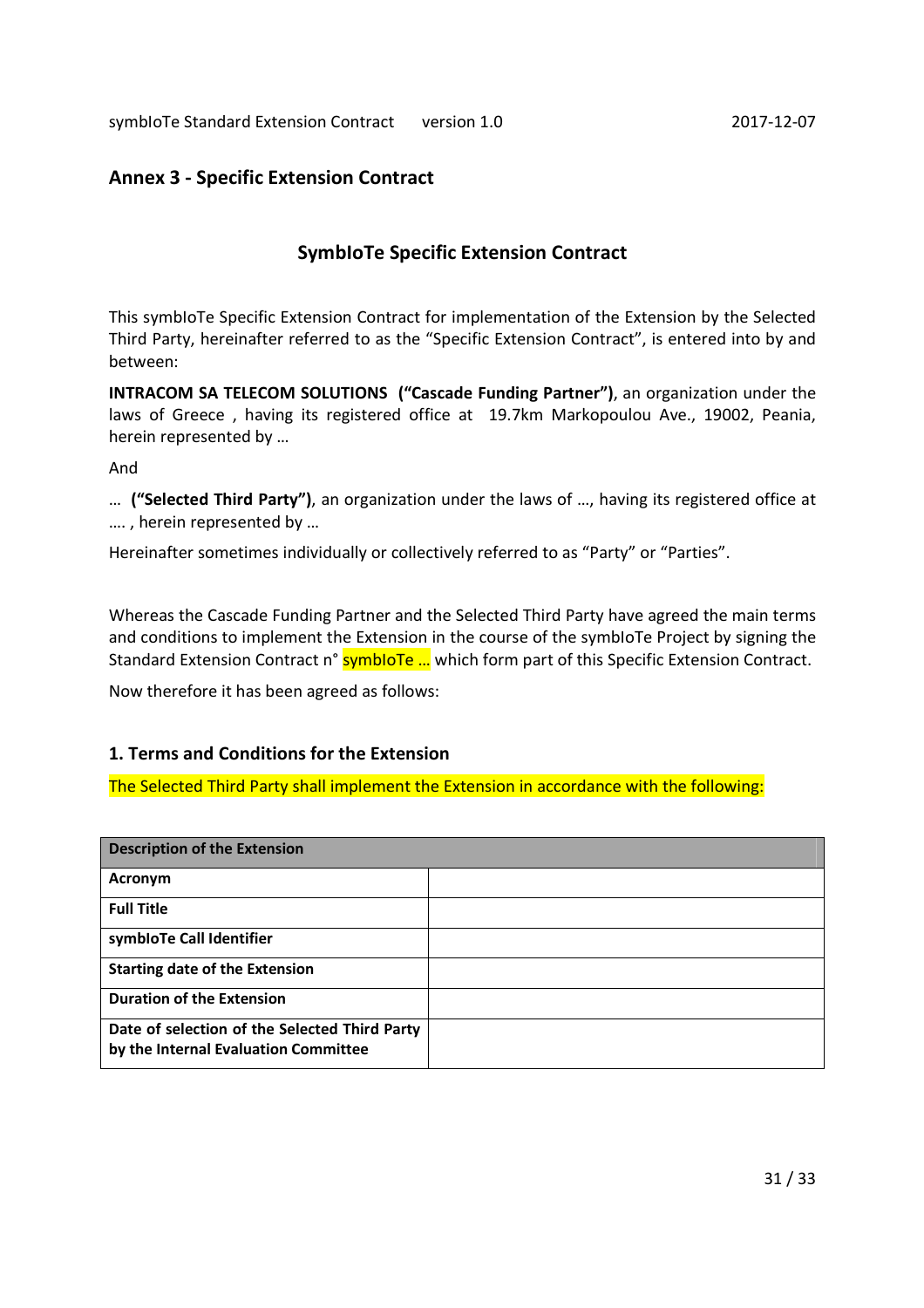| <b>Extension Outcomes</b>                                                            |  |
|--------------------------------------------------------------------------------------|--|
| <b>Expected results in terms of Extension</b>                                        |  |
| Expected results in terms of building blocks, IPs,<br>software and hardware solution |  |

| <b>Implementation of the Extension</b> |                                      |
|----------------------------------------|--------------------------------------|
| Outline scope of work                  |                                      |
| Deliverable 1                          | <title deliverable="" of=""></title> |
| <b>Description</b>                     |                                      |
| <b>Submission Date</b>                 |                                      |
| <b>Inputs</b>                          |                                      |
| Deliverable 2                          | <title deliverable="" of=""></title> |
| <b>Description</b>                     |                                      |
| <b>Submission Date</b>                 |                                      |
| <b>Inputs</b>                          |                                      |
| Deliverable 3                          | <title deliverable="" of=""></title> |
| <b>Description</b>                     |                                      |
| <b>Submission Date</b>                 |                                      |
| <b>Inputs</b>                          |                                      |
| $\bullet\bullet\bullet$                | $\cdots$                             |

| <b>Information on Background</b>                                                                    |                                                      |
|-----------------------------------------------------------------------------------------------------|------------------------------------------------------|
| symbioTe Background                                                                                 | <background's description="" here=""></background's> |
| (including imitations and restrictions)                                                             |                                                      |
| <b>Background</b><br>Party's<br><b>Selected</b><br>Third<br>(including imitations and restrictions) | <background's description="" here=""></background's> |

| <b>Financial Support</b>  |                                                                                                                                                                                                                                                                                             |
|---------------------------|---------------------------------------------------------------------------------------------------------------------------------------------------------------------------------------------------------------------------------------------------------------------------------------------|
| <b>Payment conditions</b> | <b>Scheduled Payments:</b> After the signature of this Agreement, or after the<br>receipt of the appropriate reports (intermediate and final), the Financial<br>Support will be transferred to the Selected Third Party without unjustified<br>delay according to the schedule of payments. |